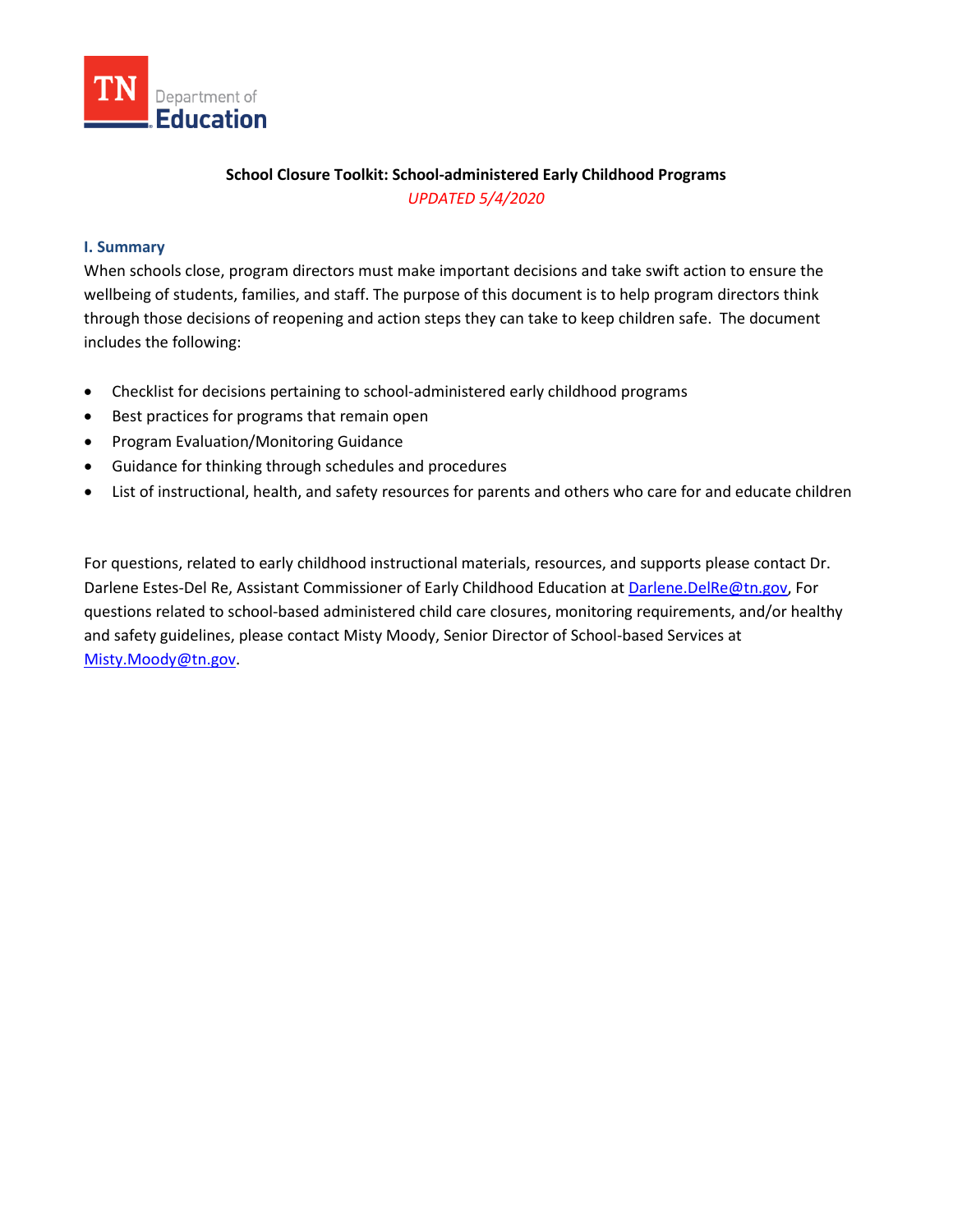# **II. Checklist**

Below is a brief checklist program directors should consider during periods of closure.

### ☐ *Decide whether to remain closed or reopen your program*

*Note that Voluntary Pre-K (VPK) programs will close if their district schools close. Continue to check COVID-19 school closure updated posted on your local district's website. For programs run by private entities, the directors of those programs will need to make individual decisions about whether to close.*

The recommended first step in making this determination is to consider what actions schools serving similar populations and communities that are licensed by the Department of Human Services are taking. In addition, review your insurance and business interruption policies, as well as [guidance](https://www.sba.gov/page/coronavirus-covid-19-small-business-guidance-loan-resources) from the U.S. Small Business Administration. Most importantly, the department is recommending that programs follow CDC guidance for [child care programs that remain open.](https://www.cdc.gov/coronavirus/2019-ncov/community/schools-childcare/guidance-for-childcare.html) The following checklist will assist programs in determining whether to remain closed or to reopen:

## ☐ *Consider implications for working families, and provide mitigation strategies and resources*

Will keeping the program open provide a needed service (e.g., by prioritizing care for families most in need, including people required to work on COVID-19 response)?

## ☐ *Evaluate the risks associated with staying open, and communicate clearly to families*

Will keeping the program elevate risks for children, families, and/or educators?

## ☐ *Create procedures to ensure compliance with regulations and guidance*

These proactive measures are intended to help limit the spread of COVID-19 and safeguard children, families, and child care provider staff.

- **Limiting Persons in the Facility**: Providers should prohibit persons from the facility with the exceptions of:
	- o Facility staff
	- $\circ$  Persons with a legal authority to enter, including law enforcement officers, child care licensing staff, and DHS Child Protective Services staff
	- o Professionals providing services to children
	- o Children enrolled at the facility
	- $\circ$  Parents or legal guardians who have children enrolled and present at the facility
- **Pick-up and Drop-Off Protocols**: Pick-up and drop-off should occur outside the facility, unless it is determined that there is a legitimate need for the parent to enter a facility. Hand hygiene stations should be set up at the entrance of the facility, with supervised use. Consider staggering arrival and drop off times and/or have staff come outside the facility to pick up the children as they arrive.
- Screening: Persons who have a fever of 100.4<sup>0</sup> (38.0<sup>o</sup>C) or above or other signs of illness should not be admitted to the facility. Encourage parents to be on the alert for signs of illness in their children and to keep them home when they are sick. Screen staff and children upon arrival, if possible. Require staff to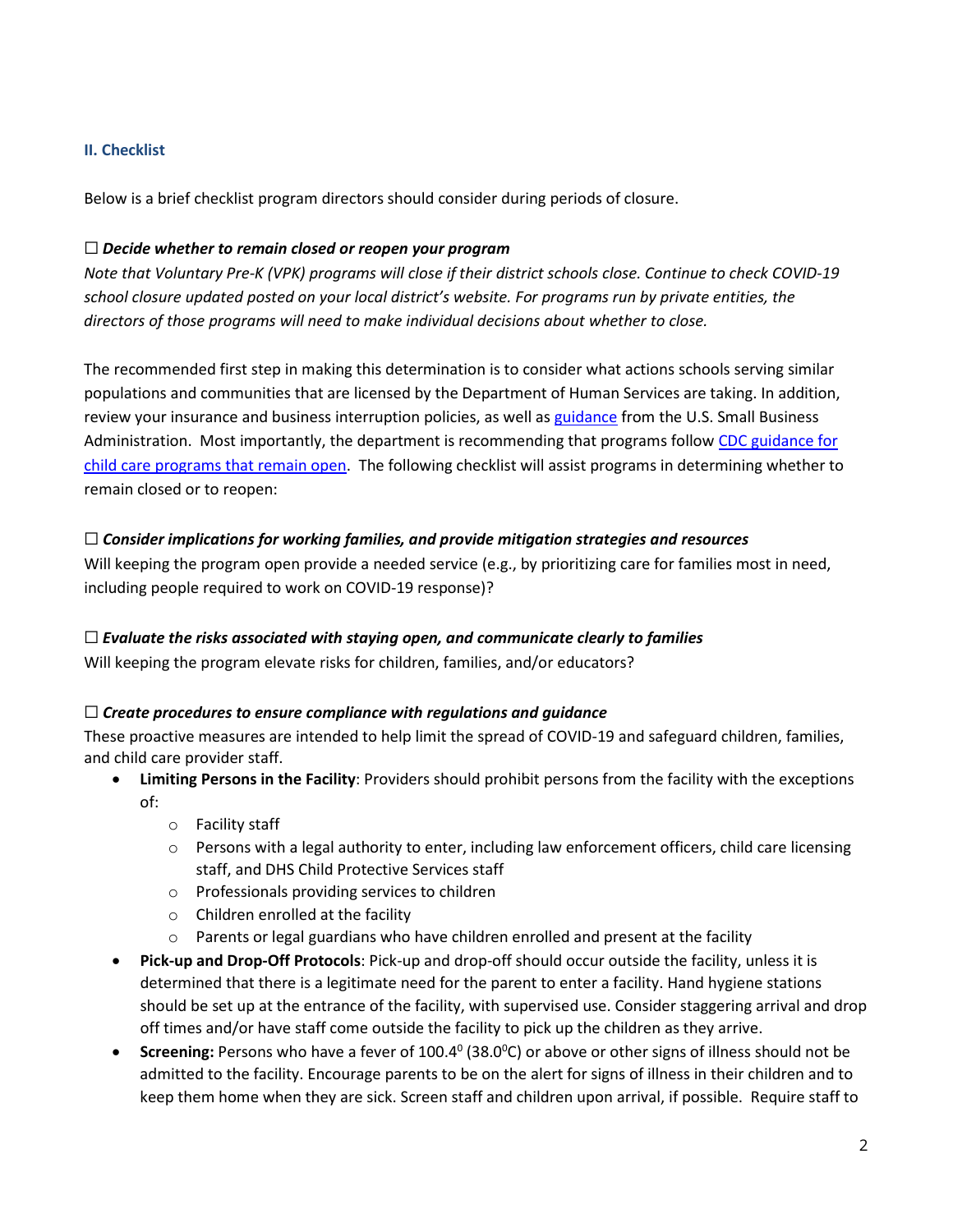report any illness to their supervisor and require notification of COVID-19 positive case in employee's household. Examples of screening methods are available in th[e CDC Guidance.](https://www.cdc.gov/coronavirus/2019-ncov/community/schools-childcare/guidance-for-childcare.html)

- **Limiting Class Sizes and Mixing:** All efforts should be made to limit congregation of children and class sizes to 10 or less.
	- o **Groupings should include, to the extent possible, the same children each day to minimize exposure**
- **Face Masks:** When feasible, staff members and older children should [wear face coverings](https://www.cdc.gov/coronavirus/2019-ncov/prevent-getting-sick/diy-cloth-face-coverings.html) within the facility as recommended by the CDC. Cloth face coverings should NOT be put on babies and children under age two because of the danger of suffocation. Consider explanations to assist children with understanding why staff are wearing face coverings, as appropriate.
- **Do not allow sick children to be cared for in the facility:** If a child becomes sick while at the facility, contact the parent or guardian immediately and separate the child from other children at the facility.
- **Have a plan if someone is or becomes sick.**
	- o Plan to have an isolation room or area (such as a cot in a corner of the classroom) that can be used to isolate a sick child. Additional information about isolation in related settings can be found here: [isolation at home](https://www.cdc.gov/coronavirus/2019-ncov/prevent-getting-sick/social-distancing.html) and [isolation in healthcare settings.](https://www.cdc.gov/coronavirus/2019-ncov/hcp/infection-control-recommendations.html)
	- $\circ$  Be ready to follow CDC guidance on how to [disinfect your building or facility](https://www.cdc.gov/coronavirus/2019-ncov/prepare/disinfecting-building-facility.html) if someone is sick.
	- $\circ$  If a sick child has been isolated in your facility, clean and disinfect surfaces in your isolation room or area after the sick child has gone home.
	- o Send staff home if they become sick with COVID-19-like symptoms.
	- o If COVID-19 is confirmed in a child or staff member:
		- **Close off areas used by the person who is sick.**
		- Open outside doors and windows to increase air circulation in the areas.
		- Wait up to 24 hours or as long as possible before you clean or disinfect to allow respiratory droplets to settle before cleaning and disinfecting.
		- Clean and disinfect all areas used by the person who is sick, such as offices, bathrooms, and common areas.
		- **If more than 7 days have passed since the person who is sick visited or used the facility,** additional cleaning and disinfection is not necessary.
		- **•** Continue routine cleaning and disinfection.
		- Do not permit the child or staff member to return to the facility except as recommended by the child or staff member's medical provider.

For more details and recommendations, please refer to the Centers for Disease Control and Prevention's [Guidance for Child Care Programs that Remain Open,](https://www.cdc.gov/coronavirus/2019-ncov/community/schools-childcare/guidance-for-childcare.html) which covers topics such as:

- Social Distancing
- Child pick up and drop off procedures
- Cleaning and disinfecting toys and bedding
- Safely caring for infants and toddlers
- Food preparation and meal service
- Talking with children about COVID-19

☐ *Notify the TDOE*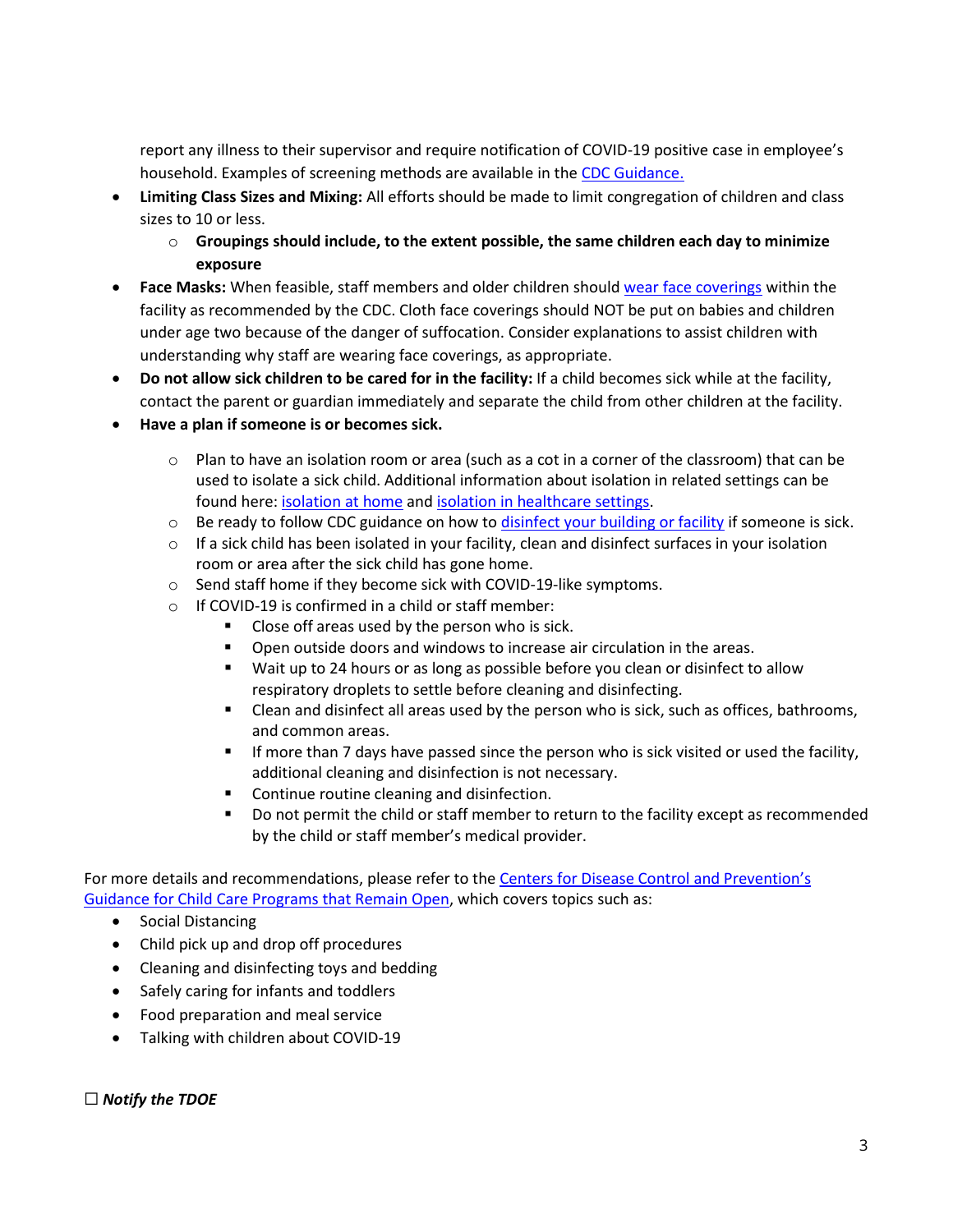Please notify your program evaluator and/or Misty Moody with your plans for re-opening, [misty.moody@tn.gov](mailto:misty.moody@tn.gov) .

## **III. Best Practices**

### **Sanitization**

- Ensure all staff and children wash their hands with soap and water for at least 20 seconds frequently throughout the day, before and after meals, and after using the restroom
- Encourage staff and children to cover their cough or sneeze with a tissue, throw the tissue away, and wash their hands
- Clean frequently touched surfaces, ideally every 30 minutes, but at least 1–2 times during the day; see the CDC's disinfectio[n guidelines.](https://www.cdc.gov/coronavirus/2019-ncov/community/organizations/cleaning-disinfection.html) Surfaces that should be cleaned regularly include the following:
	- $\circ$  Toys: For toys that a child might place in their mouth, use 1 part vinegar to 3 parts water. Wipe down toys and allow to air dry.
	- $\circ$  Nap mat covers and blankets: Change daily and launder according to CDC disinfection guidelines
	- o Tabletops and hard surfaces: Use a solution of 1 part bleach to 3 parts water. Clean before and after every meal and activities.

## **Food Preparation**

The Food and Drug Administratio[n recommends](https://www.fda.gov/food/food-safety-during-emergencies/food-safety-and-coronavirus-disease-2019-covid-19) the following safety measures during food preparation:

- Wash hands and wash and sanitize all food contact surfaces and utensils frequently
- Wear disposable gloves
- Clean and sanitize counters and condiment containers often

## **Social Distancing**

- Avoid large gatherings ten (10) or more people and practice social distancing of 6 feet apart
- Cancel field trips and consider virtual field trip opportunities:
	- o Virtual Farm Tour:<https://www.youtube.com/watch?v=y-FQsNH0fXI>
	- o San Diego Zoo:<https://kids.sandiegozoo.org/videos>
	- o Georgia Aquarium:<https://www.georgiaaquarium.org/webcam/ocean-voyager/>
	- o The Smithsonian:<https://www.si.edu/>
	- o The Grand Old Opry: <https://www.opry.com/>
- Consider changing from in-person to virtual methods if continuing to hold classes
- Limit child grouping by, for example, staggering lunch times or having children eat in individual classrooms
- Limit visitors as much as possible

### **Monitoring**

- Check the temperature of children, staff, and visitors upon arrival using a thermometer that does not touch the skin
- If a child exhibits symptoms of illness, immediately quarantine the child and request immediate pick-up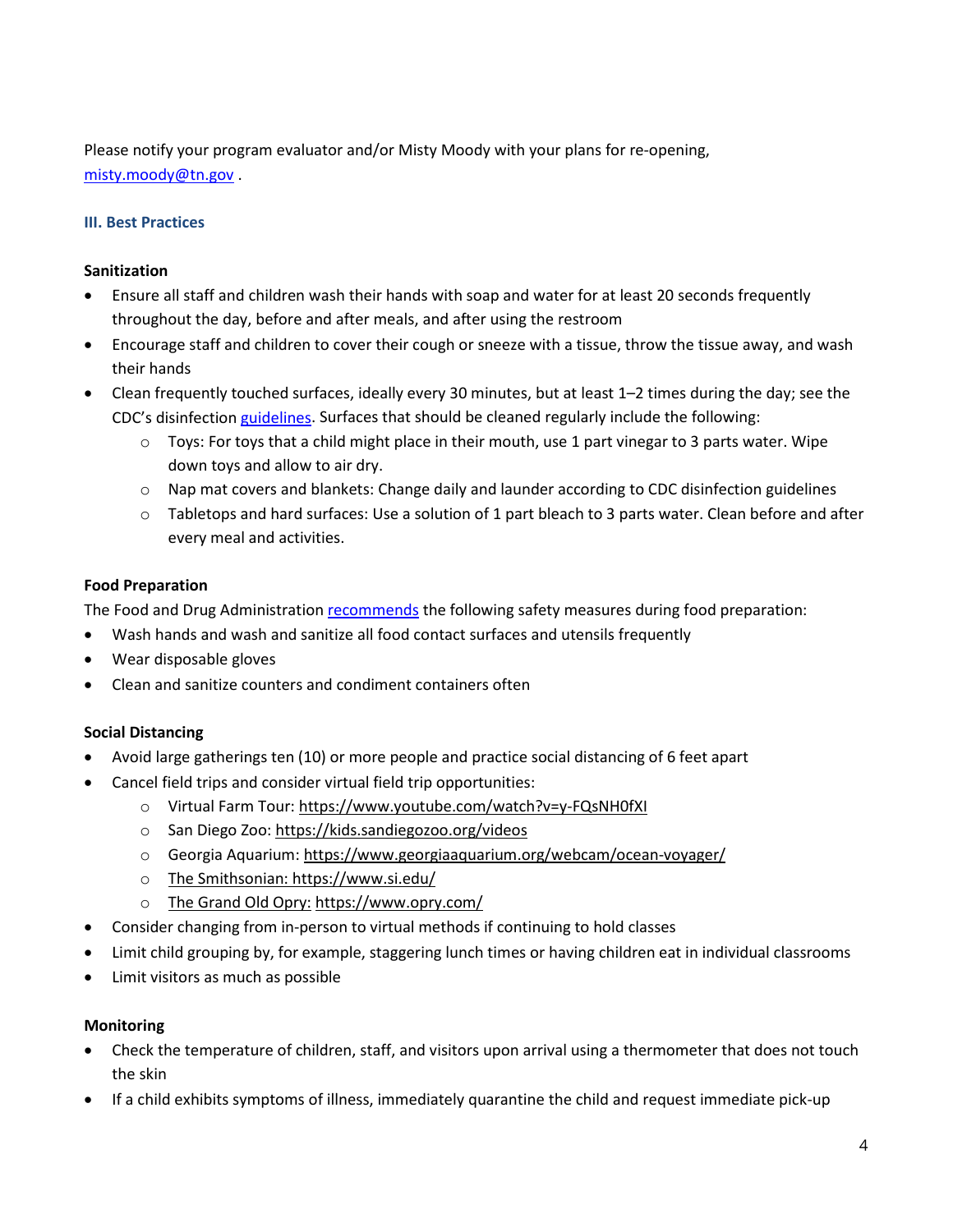If a staff member exhibits signs of illness, send them home immediately

## **Communication**

When communicating with families and staff, include the information from the communication checklist above.

- Urge staff to stay home when sick and [high-risk](https://www.cdc.gov/coronavirus/2019-ncov/specific-groups/high-risk-complications.html) staff members to stay home
- Urge families to stay home whenever possible
- Post [symptoms](https://www.cdc.gov/coronavirus/2019-ncov/downloads/COVID19-symptoms.pdf) of COVID-19 around the building
- Follow Chapter 0520-12-01, Standards for School-administered Child Care rules concerning notifying the CDC as well as family and staff if someone comes into contact or tests positive for COVID-19.

### **IV. Recommended Schedules and Procedures**

#### **Limiting Class Size:**

All efforts should be made to limit congregation of children.

- Limit class size to 10 or less children
	- o For infants, class size remains 8 children or less
- Groupings should include, to the extent possible, the same children each day to minimize exposure
- Limit the mixing of children by staggering playground times and keeping groups separate for special activities such as art, music, and exercising
- Clean or disinfect equipment between groups, when possible

### **Background Checks**

If you are a **CCDBG programs** and have not completed the necessary back ground checks listed in your contract with DHS, you will need to fulfill this requirement ASAP to ensure there isn't a disruption of funding.

Program Evaluation/Monitoring: As providers begin to reopen pursuant to federal, state and local regulations, the department requests the provider **contact their Program Evaluator** to keep them informed of the program's status. Program Evaluators will be able to explain how monitoring and compliance will be determined for the immediate future, and can discuss any continuing challenges and impacts the provider may face to better inform the department on the needs of schools and the child care community going forward.

During these extraordinary times, Program Evaluators are supporting open schools/programs through weekly calls to provide guidance and clarification on continued best practices to ensure safe, healthy and educationally rich environments for the children in Tennessee. For closed programs, Program Evaluators will continue to reach out via email and send updates through the School-administered Child Care and VPK newsletters. These frequent touchpoints are also a continued source of information for providers in better understanding department programs which offer assistance to providers suffering financially as a result of tornados or COVID-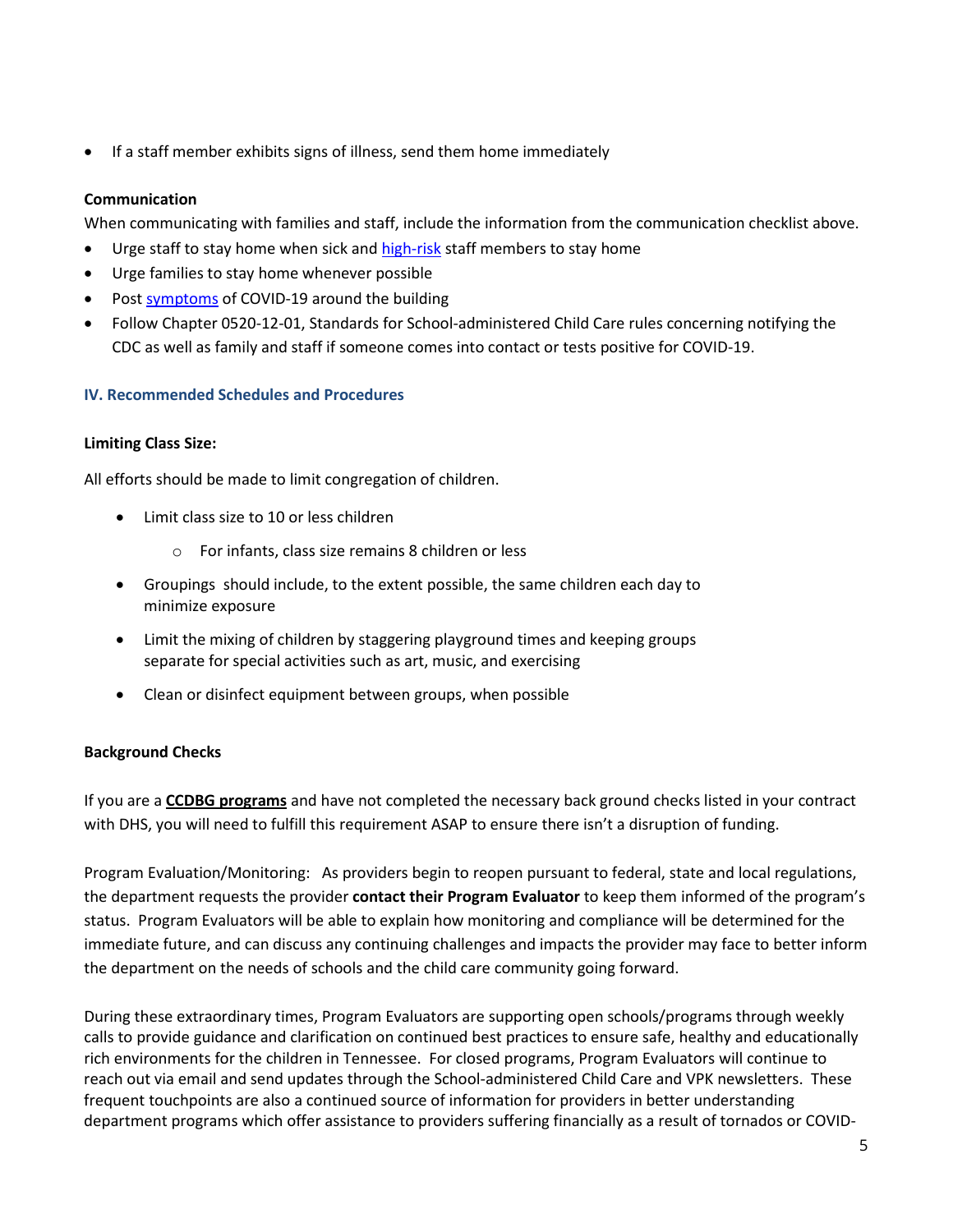19 pandemic.

## **Recommendations**

Below are some recommendations for programs that remain open:

- Identify ways to serve high-need families and encourage others to keep their children at home
- Consider relaxing tuition costs and timelines for families that do keep their children at home
- Address the questions in the template below when developing an operations plan for the program:

#### **Example:**

| <b>Procedure</b> | <b>Adjustments</b>         | <b>Next Steps</b>                                                 |
|------------------|----------------------------|-------------------------------------------------------------------|
| Drop off by      | Have parents/guardians     | Establish drop-off location at the entrance; include<br>$\bullet$ |
| parent/guardian  | drop off their children at | sign-in sheet and posted signage for parents                      |
|                  | the entrance instead of    | Assign staff member(s) to drop-off duty                           |
|                  | going to the classroom     | Communicate the new procedure with families via<br>$\bullet$      |
|                  |                            | listserv by [date]                                                |

### **Template:**

| <b>Procedure</b>           | <b>Adjustments</b> | <b>Next Steps</b>                                           |
|----------------------------|--------------------|-------------------------------------------------------------|
| Drop off by                |                    |                                                             |
| parent/guardian            |                    |                                                             |
| Check in process*          |                    | *Include steps for checking children and staff for signs of |
|                            |                    | illness when then arrive                                    |
| <b>Breakfast</b>           |                    |                                                             |
| Morning routine            |                    |                                                             |
| <b>Cleaning procedures</b> |                    |                                                             |
| and rotations              |                    |                                                             |
| Centers (cleaning,         |                    |                                                             |
| social distancing)         |                    |                                                             |
| Class activities           |                    |                                                             |
| Snack time                 |                    |                                                             |
| Nap time                   |                    |                                                             |
| Food preparation           |                    |                                                             |
| Lunch                      |                    |                                                             |
| Playground (cleaning,      |                    |                                                             |
| social isolation)          |                    |                                                             |
| Pick up by                 |                    |                                                             |
| parent/guardian            |                    |                                                             |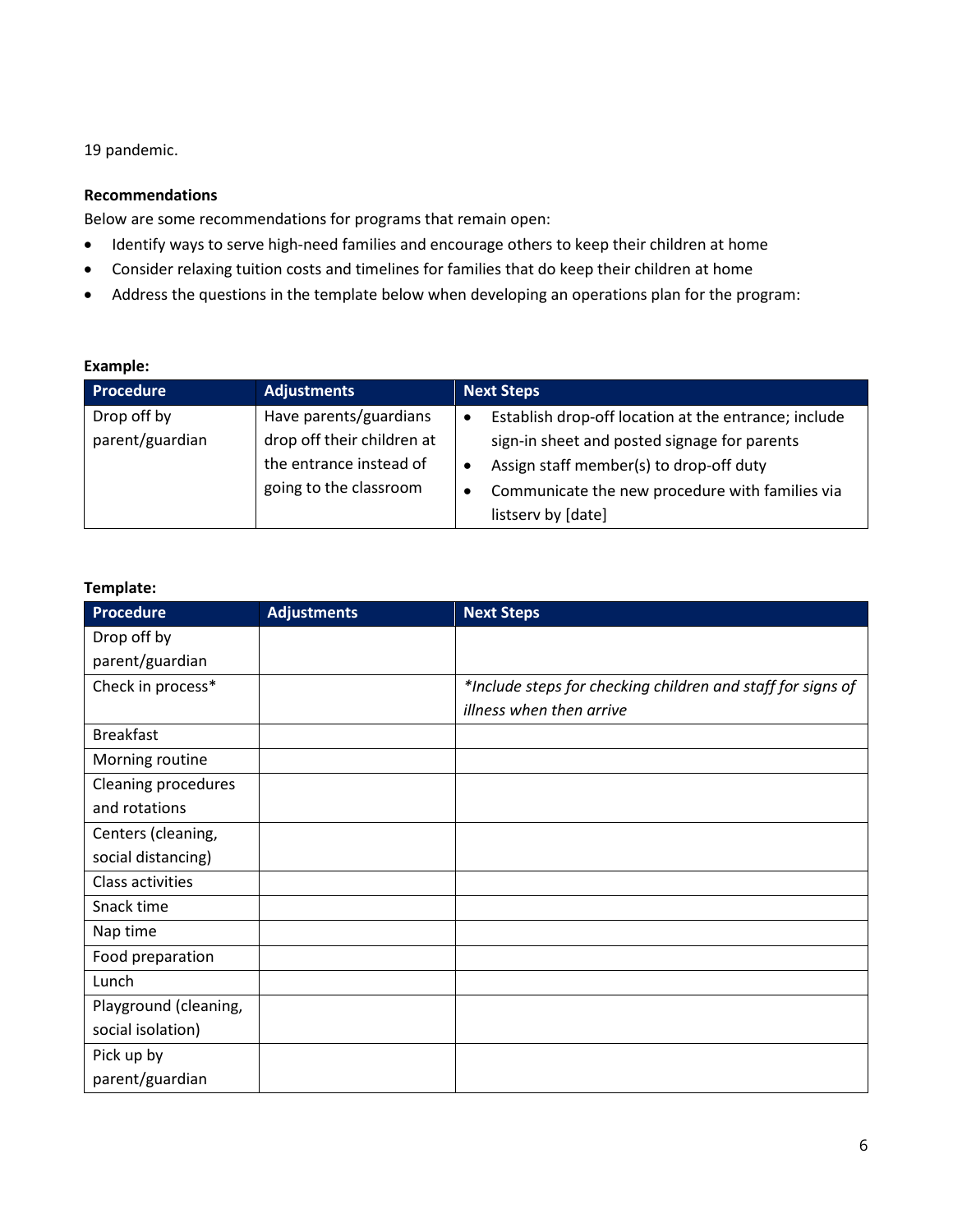| Procedure    | <b>Adjustments</b>       | <b>Next Steps</b> |
|--------------|--------------------------|-------------------|
| Field trips* | *Note: It is recommended |                   |
|              | that field trips be      |                   |
|              | cancelled                |                   |

## **V. Resource List**

Below are several resources for parents and others who care for young children to facilitate ongoing learning during the closure period.

## **ReadyRosie Launch: Brings free early education resources to families**

The Tennessee Department of Education (TDOE) and the Governor's Early Literacy Foundation (GELF) partnered with ReadyRosie to bring free early education resources to families. ReadyRosie is an early education online platform that provides short videos and free resources with simple, engaging activities for Tennessee families and children, ages birth through 3rd grade, to do at home. Through this partnership, all families with school-aged children in Tennessee will have access to ReadyRosie Modeled Moment videos, which equips them with simple and fun activities to help their children learn while at home.

Around two minutes long in both English and Spanish, the video "moments" feature real families demonstrating instructional activities that parents can then replicate with their own children and are rooted in learning goals for children on topics such as literacy, early math, health and well-being.

The ReadyRosie platform will be available for Tennessee families from April 1 through September 1. Families can easily register for free today here, [https://readyrosie.com/tn/,](https://readyrosie.com/tn/) and can sign up to receive weekly text messages or emails with curated playlists of activities.

For more information about ReadyRosie, visit the [website](https://readyrosie.com/) and watch [this video.](https://youtu.be/aw8b6FFyxus) Tennessee parents can register for free here: [https://readyrosie.com/tn/.](https://readyrosie.com/tn/)

### **COVID-19 Resources for Children and Families**

- National Child Traumatic Stress Network: [https://www.nctsn.org/sites/default/files/resources/fact](https://www.nctsn.org/sites/default/files/resources/fact-sheet/outbreak_factsheet_1.pdf)sheet/outbreak factsheet 1.pdf
- NPR—Just for kids: A comic exploring the new coronavirus: [https://www.npr.org/sections/goatsandsoda/2020/02/28/809580453/just-for-kids-a](https://www.npr.org/sections/goatsandsoda/2020/02/28/809580453/just-for-kids-a-comic-exploring-the-new-coronavirus)[comic-exploring-the-new-coronavirus](https://www.npr.org/sections/goatsandsoda/2020/02/28/809580453/just-for-kids-a-comic-exploring-the-new-coronavirus)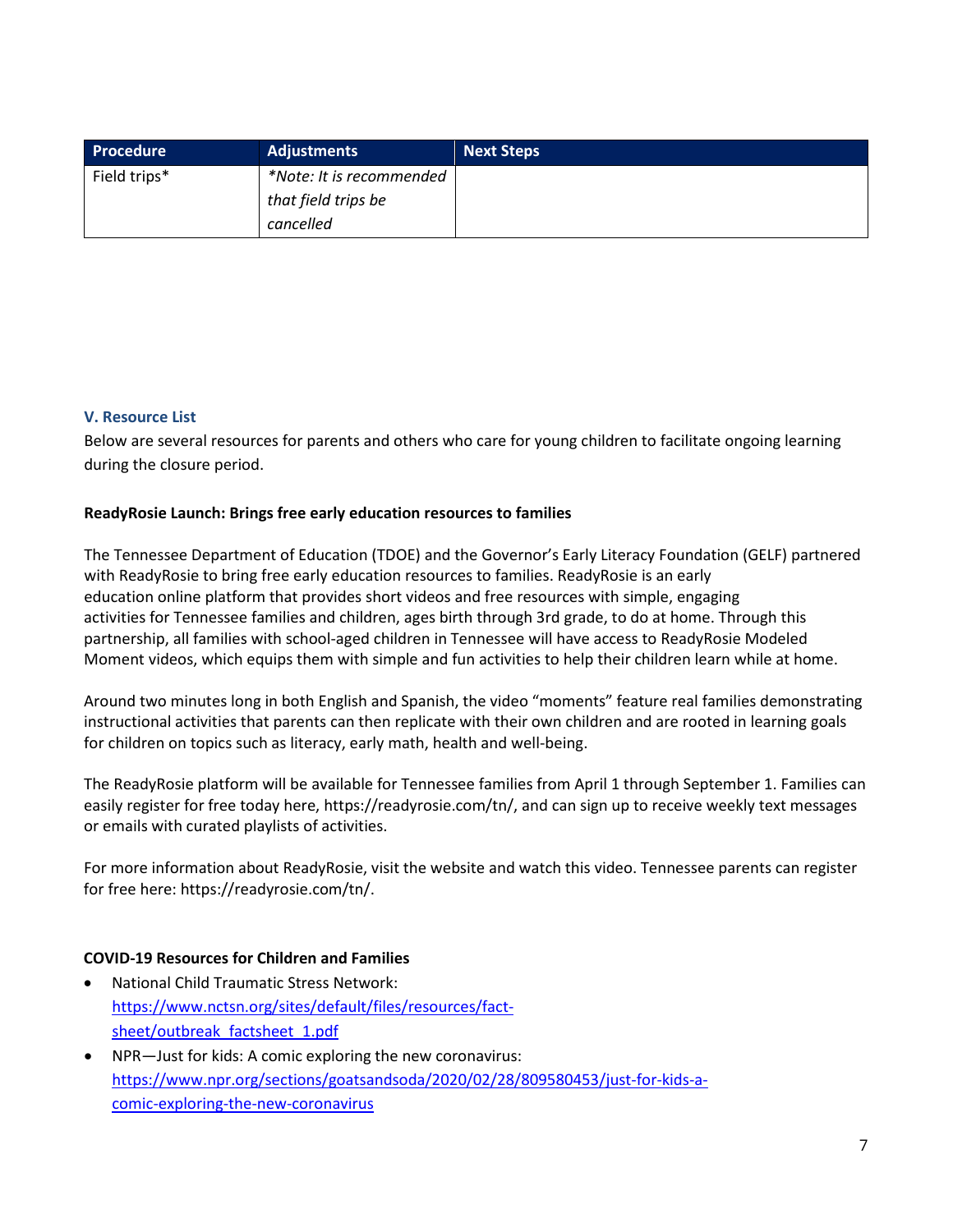• National Association of School Psychologists: Talking to children about COVID-19 (available in multiple languages): [https://www.nasponline.org/resources-and](https://www.nasponline.org/resources-and-publications/resources-and-podcasts/school-climate-safety-and-crisis/health-crisis-resources/talking-to-children-about-covid-19-(coronavirus)-a-parent-resource)[publications/resources-and-podcasts/school-climate-safety-and-crisis/health-crisis](https://www.nasponline.org/resources-and-publications/resources-and-podcasts/school-climate-safety-and-crisis/health-crisis-resources/talking-to-children-about-covid-19-(coronavirus)-a-parent-resource)[resources/talking-to-children-about-covid-19-\(coronavirus\)-a-parent-resource](https://www.nasponline.org/resources-and-publications/resources-and-podcasts/school-climate-safety-and-crisis/health-crisis-resources/talking-to-children-about-covid-19-(coronavirus)-a-parent-resource)

## **Standards and Development**

- National Association for the Education of Young Children:<https://www.naeyc.org/>
- Birth to 48 months[: https://www.tn.gov/content/dam/tn/education/standards/tnelds/std\\_tnelds\\_birth-](https://www.tn.gov/content/dam/tn/education/standards/tnelds/std_tnelds_birth-4yo.pdf)[4yo.pdf](https://www.tn.gov/content/dam/tn/education/standards/tnelds/std_tnelds_birth-4yo.pdf)
- 4 year olds: [https://www.tn.gov/content/dam/tn/education/standards/tnelds/std\\_tnelds\\_4yo\\_2018.pdf](https://www.tn.gov/content/dam/tn/education/standards/tnelds/std_tnelds_4yo_2018.pdf)

## **School-administered Child Care Rules**

<https://publications.tnsosfiles.com/rules/0520/0520-12/0520-12-01.20180801.pdf>

## **More Learning Resources**

- Ducksters (social studies):<https://www.ducksters.com/>
- Science Buddies:<https://www.sciencebuddies.org/stem-activities>
- Scholastic[: https://www.scholastic.com/teachers/articles/teaching-content/25-ways](https://www.scholastic.com/teachers/articles/teaching-content/25-ways-get-kids-writing/)[get-kids-writing/](https://www.scholastic.com/teachers/articles/teaching-content/25-ways-get-kids-writing/)
- Readworks (Note: requires signing up for an account):<https://www.readworks.org/>
- GoNoodle (physical, academic, and social-emotional health) <https://www.gonoodle.com/>
- ABCmouse (reading, math, science, art; free 30-day trial): [https://www.abcmouse.com/abt/homepage?8a08850bc2=S2861478214.1584482199](https://www.abcmouse.com/abt/homepage?8a08850bc2=S2861478214.1584482199.0861&gclid=EAIaIQobChMIw4-ilMCi6AIVC3iGCh21CQ9DEAAYASAAEgItovD_BwE) [.0861&gclid=EAIaIQobChMIw4-ilMCi6AIVC3iGCh21CQ9DEAAYASAAEgItovD\\_BwE](https://www.abcmouse.com/abt/homepage?8a08850bc2=S2861478214.1584482199.0861&gclid=EAIaIQobChMIw4-ilMCi6AIVC3iGCh21CQ9DEAAYASAAEgItovD_BwE)
- Starfall (Note: requires signing up for an account)[: https://www.starfall.com/h/](https://www.starfall.com/h/)
- ABCya.com (math, reading, science, and more):<https://www.abcya.com/>
- Growing Book by Book[: https://growingbookbybook.com/](https://growingbookbybook.com/)
- Kids Activities: [www.kidsactivities.com](http://www.kidsactivities.com/)
- We are Teachers—Free online learning resources for teaching your students virtually: <https://www.weareteachers.com/free-online-learning-resources/>
- Kid Central TN (resources for parents and caregivers): <https://www.kidcentraltn.com/content/kidcentral.html>
- Ready Rosie <https://www.readyrosie.com/>
- Epic! online books for children <https://www.getepic.com/>
- [www.getepic.com](http://www.getepic.com/) is an online library free for 30 days with tons of great books
- www.Play.prodigygame.com (math) Prodigy
- [www.knanacademy.org](http://www.knanacademy.org/) (math) Khan Academy
- mysterydoug.com (Science) Mystery Doug
- [www.typingclub.com](http://www.typingclub.com/) (writing) typing club
- [www.squigglepark.com](http://www.squigglepark.com/) (Reading) squiggle Park
- [www.storylineonline.net](http://www.storylineonline.net/) (reading) Storyline
- [www.historyforkids.net](http://www.historyforkids.net/) (social studies) History for kids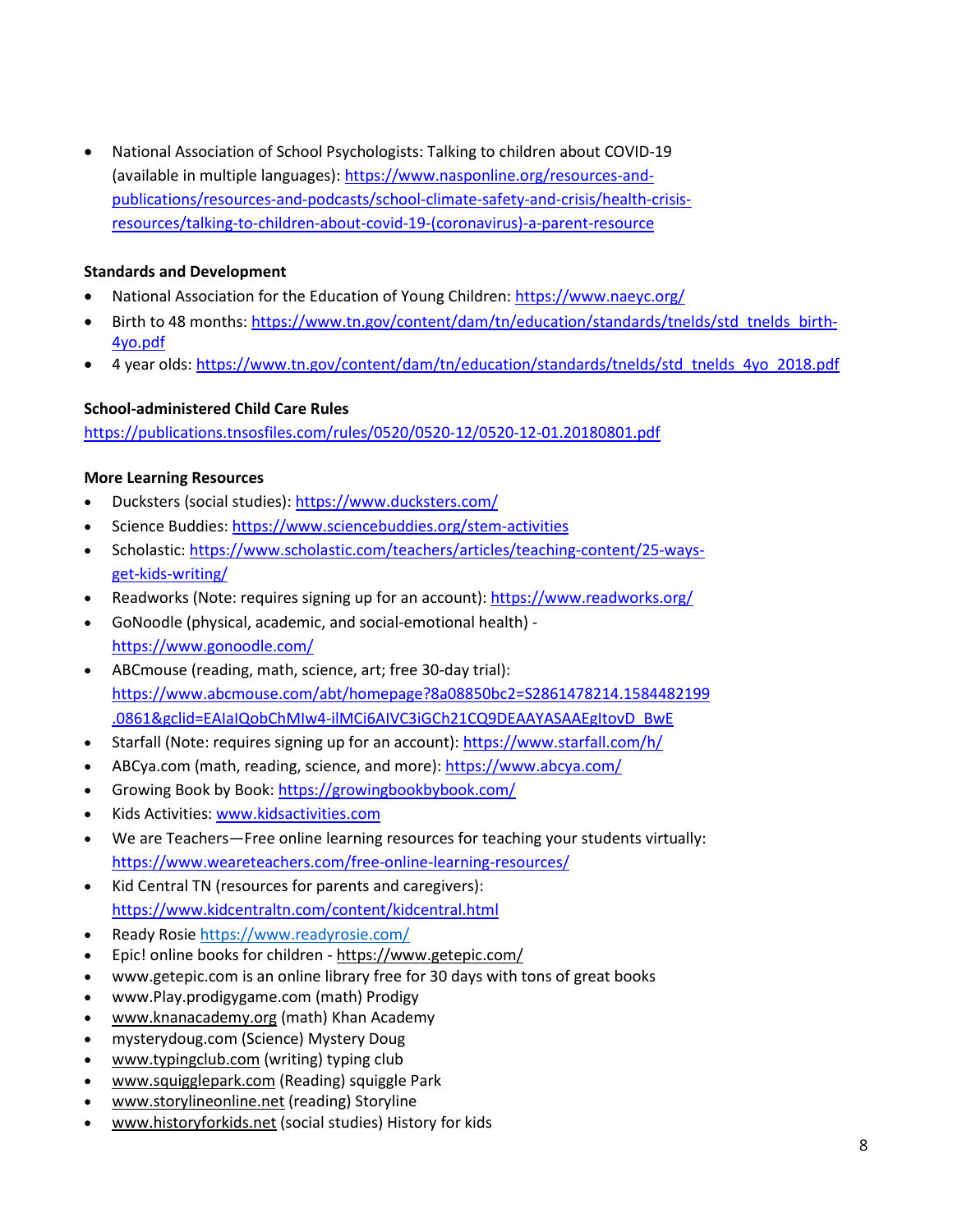- kids.nationalgeographic.com (Science) National Geographic
- Storyline Online: [www.storylineonline.net](http://www.storylineonline.net/)
- Mysteryscience.com
- Zearn.org (math)
- PBSkids.org
- cpb.org
- [www.mymissnina.com](http://www.mymissnina.com/)
- [www.petethecatbooks.com](http://www.petethecatbooks.com/)

### **Sample Learning Activities**

Children learn best through guided instruction and open-ended opportunities to investigate, play, and discover. Concrete, hands-on experiences provide deeper learning. The following chart proves an overview of instructional opportunities for supporting the continued learning and growth of pre-K children.

| <b>Foundational Oral</b> | <b>Description</b>                     | <b>Resources for Additional Ideas</b>         |
|--------------------------|----------------------------------------|-----------------------------------------------|
| <b>Language and</b>      |                                        |                                               |
| <b>Literacy Skills</b>   |                                        |                                               |
|                          |                                        |                                               |
| Read books to and        | Read aloud printed and/or              | Online story resources:                       |
| with children: 15        | digital books.                         | https://www.123homeschool4me.com/stories-for- |
| minutes twice a day      | Facetime with your family<br>$\bullet$ | kids/                                         |
|                          | members or child's friends             |                                               |
|                          | for a read-aloud story                 | https://justbooksreadaloud.com/               |
|                          | time together. Read from               |                                               |
|                          | a book or tell a really                | https://www.storylineonline.net/              |
|                          | descriptive story you                  |                                               |
|                          | make up or that you were               | Parts of a Story, by Jack Hartmann            |
|                          | told as a child. Child really          | https://www.youtube.com/watch?v=- nePjWXecQ   |
|                          | enjoy and benefit from                 |                                               |
|                          | listening to oral stories              |                                               |
|                          | told. Instead of seeing                |                                               |
|                          | pictures in the book, they             |                                               |
|                          | get practice imagining                 |                                               |
|                          | what the characters and                |                                               |
|                          | story settings look like.              |                                               |
|                          | Record members of your<br>$\bullet$    |                                               |
|                          | family reading a book on a             |                                               |
|                          | cell phone, iPad, or                   |                                               |
|                          | computer and let your                  |                                               |
|                          | child listen to it as often as         |                                               |
|                          | they want to.                          |                                               |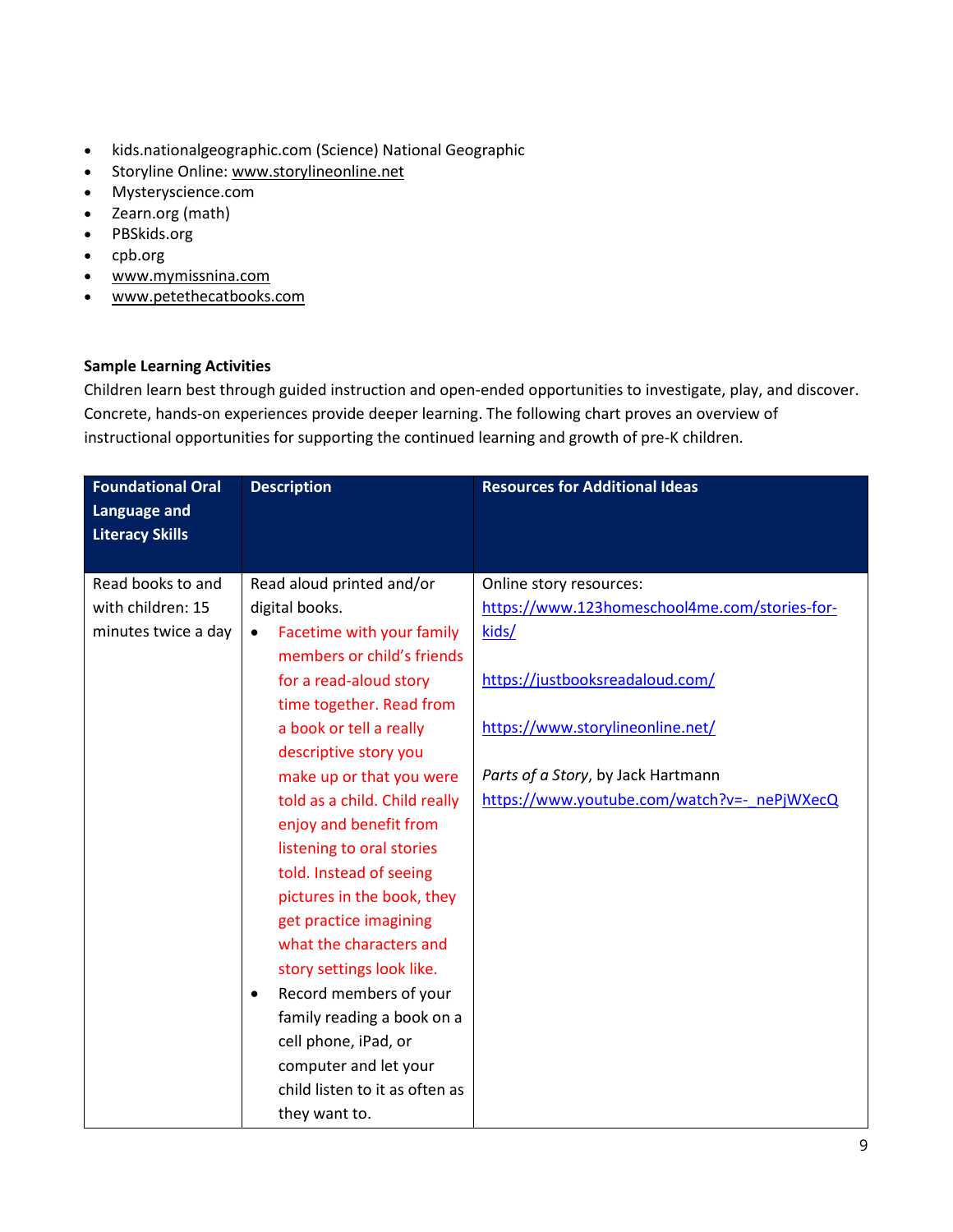| Use different voices for<br>$\bullet$  |
|----------------------------------------|
| characters and add sound               |
| effects to bring the story             |
| to life.                               |
| Read the book the first<br>$\bullet$   |
| time through for                       |
| enjoyment                              |
| During the second reading<br>$\bullet$ |
| of the book, pause and ask             |
| your child questions about             |
| the story. Consider "what              |
| if" questions that allow               |
| them to think how                      |
| characters might react                 |
| differently if something               |
| changed in the storyline.              |
| Also ask them about how                |
| characters might feel.                 |
| Sequencing events (what                |
| happened first, second,                |
| third) and predicting what             |
| happens next is also a                 |
| favorite way to interact               |
| with a book.                           |
| Choose 2 books you have<br>$\bullet$   |
| read a few times with your             |
| child, and ask how                     |
| characters'                            |
| feelings/actions and story             |
| events are similar or                  |
| different.                             |
| Create books with your<br>$\bullet$    |
| child of family memories               |
| of trips, birthdays,                   |
| holidays, and other special            |
| events. First, tell the story.         |
| Allow your child to help               |
| you illustrate the story in            |
| book form or as a poster.              |
| As child recalls key events            |
|                                        |
| from the story told, write             |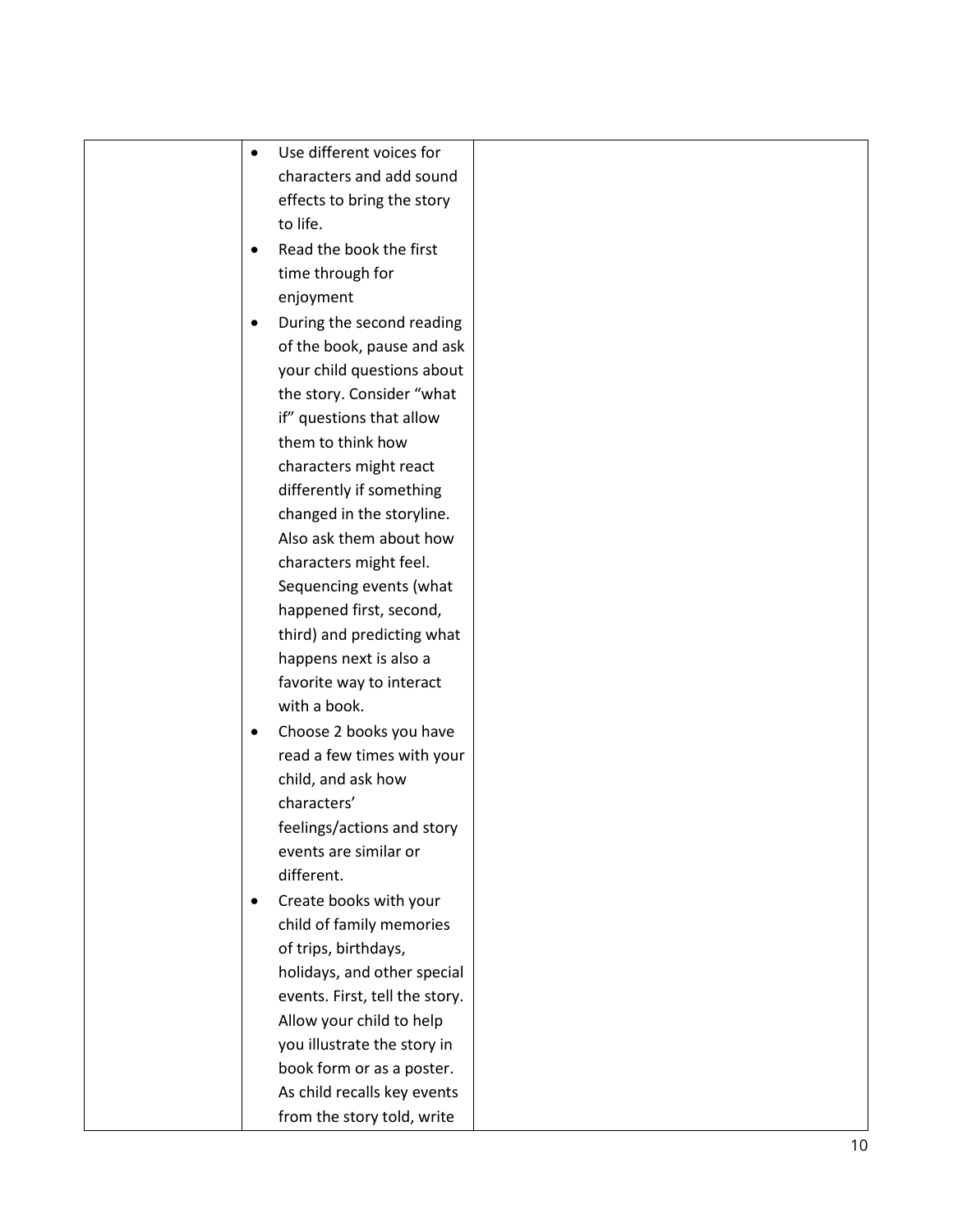|                     |           | the words beside the       |                                                 |
|---------------------|-----------|----------------------------|-------------------------------------------------|
|                     |           | picture described. Place   |                                                 |
|                     |           | home-made books and/or     |                                                 |
|                     |           | posters in a box or basket |                                                 |
|                     |           | so your child can "read"   |                                                 |
|                     |           | them whenever he/she       |                                                 |
|                     |           | wants to.                  |                                                 |
|                     | $\bullet$ | Read from a variety of     |                                                 |
|                     |           | books. Mix up the types of |                                                 |
|                     |           | books you read with your   |                                                 |
|                     |           | child. In addition to the  |                                                 |
|                     |           | story books you read,      |                                                 |
|                     |           | consider reading concept   |                                                 |
|                     |           | books that teach about     |                                                 |
|                     |           | the alphabet, counting,    |                                                 |
|                     |           | colors, shapes, adding,    |                                                 |
|                     |           | and subtracting. Children  |                                                 |
|                     |           | also enjoy informational   |                                                 |
|                     |           | books about famous         |                                                 |
|                     |           | places and people as well  |                                                 |
|                     |           | as those that teach about  |                                                 |
|                     |           | science and nature.        |                                                 |
| Rhyming activities: | $\bullet$ | Build a poem or nursery    | <b>Additional resources:</b>                    |
| 10 minutes twice a  |           | rhyme one line at a time   | https://www.education.com/game/match-rhyming-   |
| day                 |           | throughout the day with    | words/                                          |
|                     |           | magnets on the             |                                                 |
|                     |           | refrigerator or with       | https://www.education.com/game/match-rhyming-   |
|                     |           | attached by string or tape | words/                                          |
|                     |           | from a door knob. As you   |                                                 |
|                     |           | and your child pass by the | https://earlylearningideas.com/rhyming-picture- |
|                     |           | poem or nursery rhyme      | cards/                                          |
|                     |           | under construction, say    |                                                 |
|                     |           | the rhyme line (s)         |                                                 |
|                     |           | together.                  |                                                 |
|                     | $\bullet$ | Choose a nursery rhyme     |                                                 |
|                     |           | or other poem from the     |                                                 |
|                     |           | resource links to read to  |                                                 |
|                     |           | and with your child. Call  |                                                 |
|                     |           | attention to words that    |                                                 |
|                     |           | rhyme, those that have     |                                                 |
|                     |           | the same ending sounds.    |                                                 |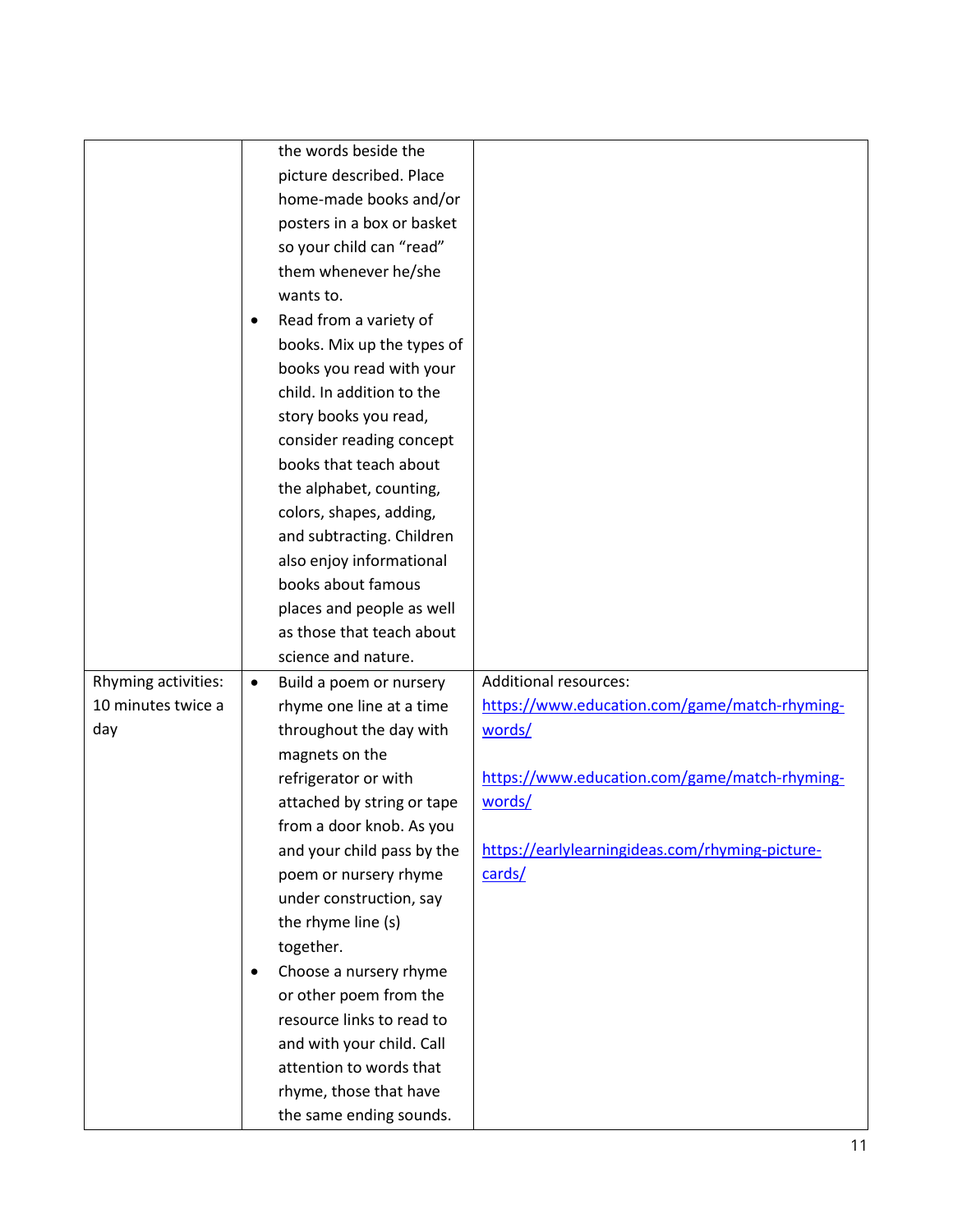|                   | Give your child a               |                                    |
|-------------------|---------------------------------|------------------------------------|
|                   | "shopping bag" to shop          |                                    |
|                   | the room(s) for two items       |                                    |
|                   | that rhyme. When child          |                                    |
|                   | returns with items, say the     |                                    |
|                   | names of the objects and        |                                    |
|                   | decide together if they are     |                                    |
|                   | rhyming words. Repeat for       |                                    |
|                   | as long as child remains        |                                    |
|                   | interested.                     |                                    |
|                   | Play "Rhyme and Roll"           |                                    |
|                   | game in which you sit on        |                                    |
|                   | the floor 6 feet apart from     |                                    |
|                   | child with legs open to         |                                    |
|                   | catch a rolled ball. Tell       |                                    |
|                   | child you are going to say      |                                    |
|                   | a word (cat) and roll the       |                                    |
|                   | ball to him/her. After          |                                    |
|                   | he/she catches the rolled       |                                    |
|                   | ball, he/she says a word        |                                    |
|                   | that rhymes with your           |                                    |
|                   | word (hat) and rolls the        |                                    |
|                   | ball back to you. Continue      |                                    |
|                   | for as long as the child        |                                    |
|                   | remains interested.             |                                    |
|                   | Build a pretend campfire<br>٠   |                                    |
|                   | with stacked pillows. Sit       |                                    |
|                   | around "the campfire"           |                                    |
|                   | and take turns saying a         |                                    |
|                   | nursery rhyme or poem           |                                    |
|                   | and identifying which           |                                    |
|                   | words are rhyming words.        |                                    |
| Sound-only        | Choose 5-6 toys or<br>$\bullet$ | <b>Additional resources:</b>       |
| exploration game: | household objects with          |                                    |
| 15 minutes a day  | names that begin with           | <b>Fundation Letter Cards ABC:</b> |
|                   | different initial or            | https://youtu.be/2MMiie4vNwk       |
|                   | beginning sounds (cup,          |                                    |
|                   | ball, pen, sock, and fork).     |                                    |
|                   | Name each object                |                                    |
|                   | emphasizing the beginning       |                                    |
|                   | sound:                          |                                    |
|                   |                                 |                                    |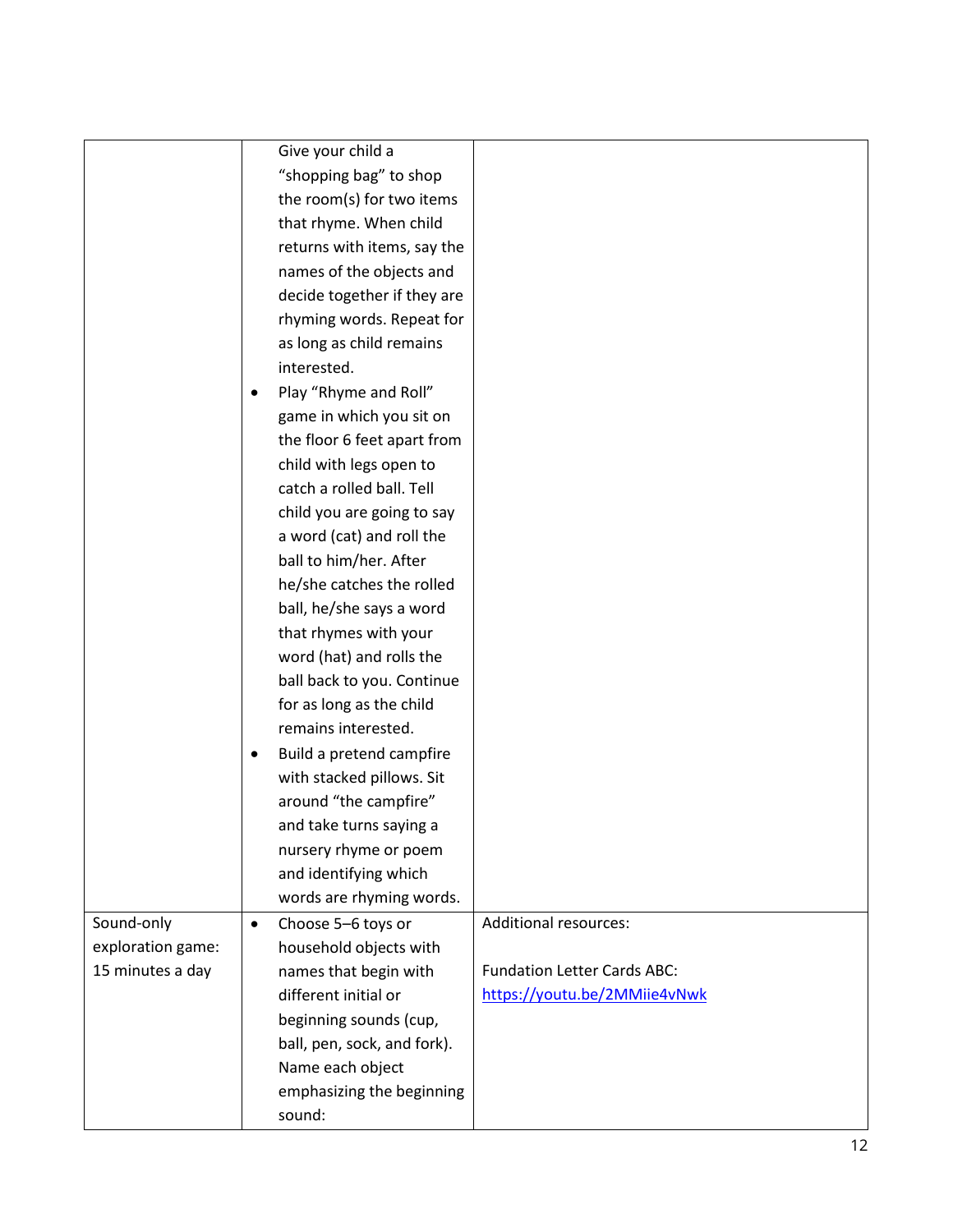| Cup (cup, ccuupp, the<br>$\bullet$ |  |
|------------------------------------|--|
| first sound in cup is /c/          |  |
| Ball (ball, bbaallll, the          |  |
| first sound in ball is             |  |
| /b/                                |  |
| Pen (pen, ppeenn, the              |  |
| first sound in pen is              |  |
| /p/                                |  |
| Sock (sock, ssoocckk,              |  |
| the first sound in sock            |  |
| is $/s/$                           |  |
| Fork (fork, ffororkk,              |  |
| the first sound in fork            |  |
| is /f/                             |  |
| Then say, "I spy an object that    |  |
| begins with the /s/ sound".        |  |
| Child picks up sock, and           |  |
| repeats, "/s/ sock." Continue      |  |
| playing the sound game with        |  |
| remaining objects. If child        |  |
| wishes to continue to play,        |  |
| start with new toys or objects.    |  |
| Take a "Sound Walk"                |  |
| outdoors and walk                  |  |
| until you hear a                   |  |
| sound, stop, and tell              |  |
| what sound you hear.               |  |
| Play "I Spy" sound                 |  |
| game with child, by                |  |
| saying "I spy                      |  |
| something in the                   |  |
| room that starts with              |  |
| the sound /l/ and ends             |  |
| with the sound /p/                 |  |
| and have child guess               |  |
| (lamp). Repeat by                  |  |
| spying different                   |  |
| objects found in the               |  |
| room. This can also be             |  |
|                                    |  |
| played using 5-6 of the            |  |
| child's toys.                      |  |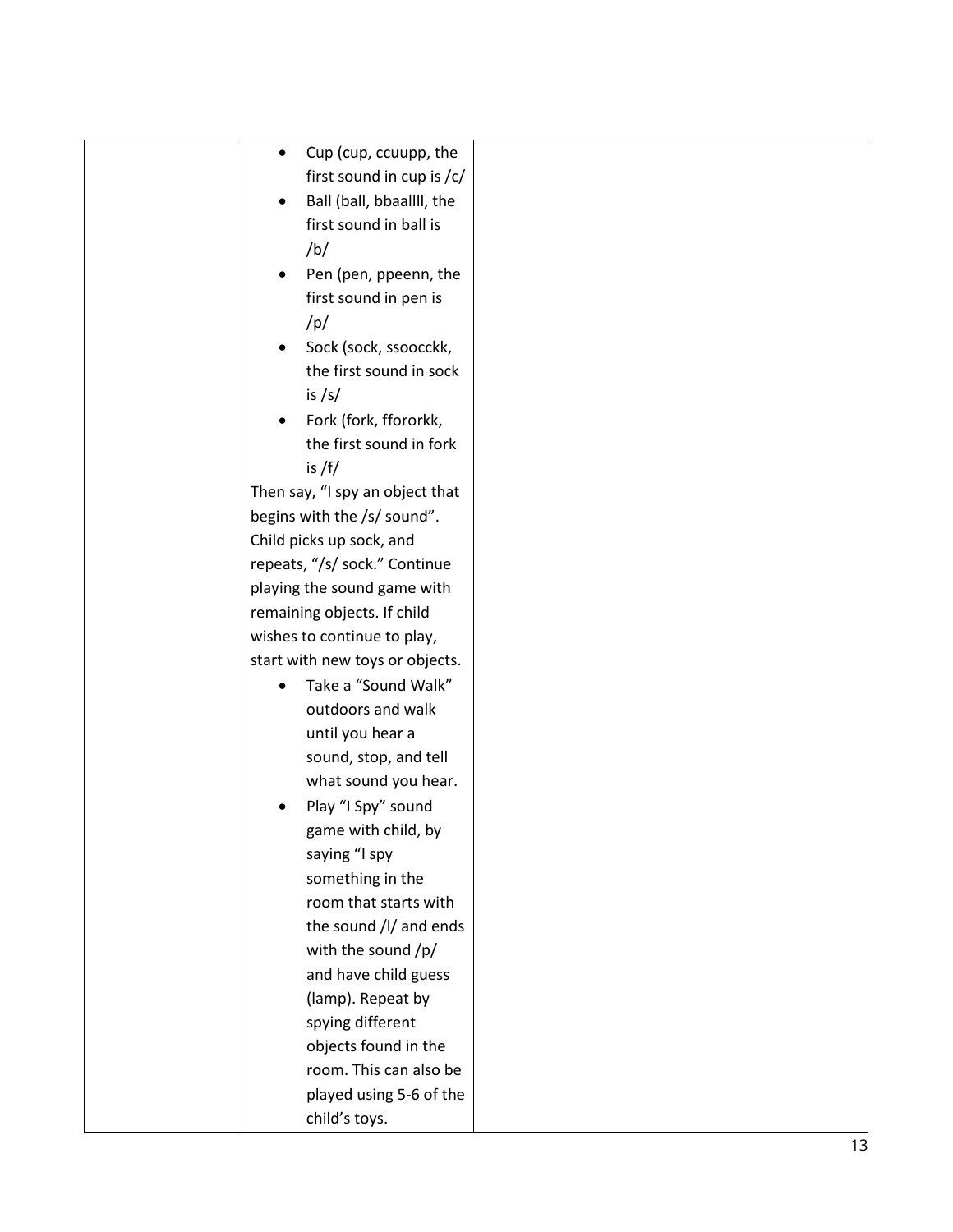| Sound Play with | $\bullet$ | Children delight in hearing  |  |
|-----------------|-----------|------------------------------|--|
| Words           |           | silly things said. Enjoy     |  |
|                 |           | some silly learning fun by   |  |
|                 |           | helping children make        |  |
|                 |           | new words by taking away     |  |
|                 |           | the first or end sound of    |  |
|                 |           | each word. For example,      |  |
|                 |           | taking away /b/ from bean    |  |
|                 |           | becomes "ean" while          |  |
|                 |           | taking away /n/ from bean    |  |
|                 |           | becomes "bea."               |  |
|                 |           | For added fun, help          |  |
|                 |           | children discover that       |  |
|                 |           | some words can be            |  |
|                 |           | divided into smaller sound   |  |
|                 |           | bits called syllables. Begin |  |
|                 |           | with their names, say        |  |
|                 |           | name, clap for each sound    |  |
|                 |           | bit heard, say name again.   |  |
|                 |           | Give it a try with other     |  |
|                 |           | family members' names as     |  |
|                 |           | well as with words from      |  |
|                 |           | books read. Keep             |  |
|                 |           | children's interest by       |  |
|                 |           | substituting clapping for    |  |
|                 |           | jumping, hopping,            |  |
|                 |           | bending, or twisting.        |  |
|                 |           | After reading a bedtime      |  |
|                 |           | story, play the "Lights Out- |  |
|                 |           | Sound Out" game in which     |  |
|                 |           | you turn the lights out and  |  |
|                 |           | take turns saying a word,    |  |
|                 |           | whispering the sound bits    |  |
|                 |           | of the word, and saying      |  |
|                 |           | the word again. Add some     |  |
|                 |           | fun by picking a theme for   |  |
|                 |           | your words or choosing       |  |
|                 |           | words from the bedtime       |  |
|                 |           | story read.                  |  |
|                 | $\bullet$ | Have fun with sound          |  |
|                 |           | segmenting using a           |  |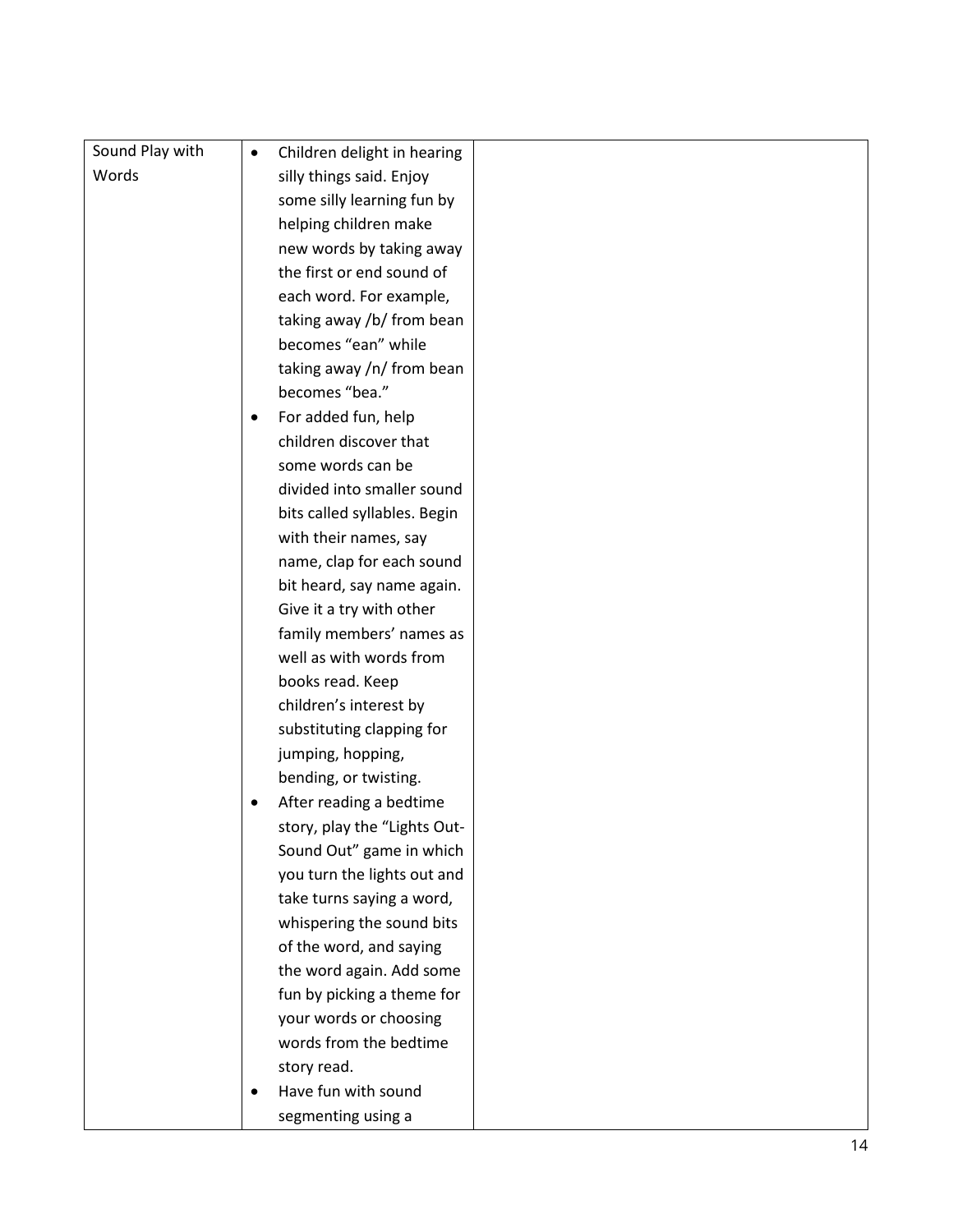|                 |           | homemade tambourine            |  |
|-----------------|-----------|--------------------------------|--|
|                 |           | made by placing beans or       |  |
|                 |           | rice between two stapled       |  |
|                 |           | paper plates. Say a            |  |
|                 |           | multiple syllable words,       |  |
|                 |           | such as broccoli or            |  |
|                 |           | crocodile, then shake the      |  |
|                 |           | tambourine for each            |  |
|                 |           | sound bit heard when you       |  |
|                 |           | say the words.                 |  |
| Sound/letter    | $\bullet$ | <b>Swat that Sound: Use</b>    |  |
| recognition: 15 |           | post-it notes or scraps of     |  |
| minutes a day   |           | paper with magnets to          |  |
|                 |           | post letters on the            |  |
|                 |           | refrigerator or around the     |  |
|                 |           | house. Give your child a       |  |
|                 |           | clean fly swatter, toy         |  |
|                 |           | wand, or rolled piece of       |  |
|                 |           | paper. See how many            |  |
|                 |           | sounds your child can          |  |
|                 |           | swat and say. You can          |  |
|                 |           | change this up by having       |  |
|                 |           | your child "high-five" the     |  |
|                 |           | letter sound instead.          |  |
|                 |           | Play a shopping game with      |  |
|                 |           | your child. You create the     |  |
|                 |           | shopping list with 3-4         |  |
|                 |           | letters written on it. Read    |  |
|                 |           | the list of letters with their |  |
|                 |           | corresponding sound to         |  |
|                 |           | your child. For example,       |  |
|                 |           | "Today you will shop for       |  |
|                 |           | things in the house that       |  |
|                 |           | start with the sound /m/       |  |
|                 |           | pointing to the letter "m"     |  |
|                 |           | and /s/ pointing to the        |  |
|                 |           | letter "s" and /t/ pointing    |  |
|                 |           | to the letter "t". Repeat      |  |
|                 |           | the list one more time and     |  |
|                 |           | hand a bag, basket, or box     |  |
|                 |           | for your child to go shop      |  |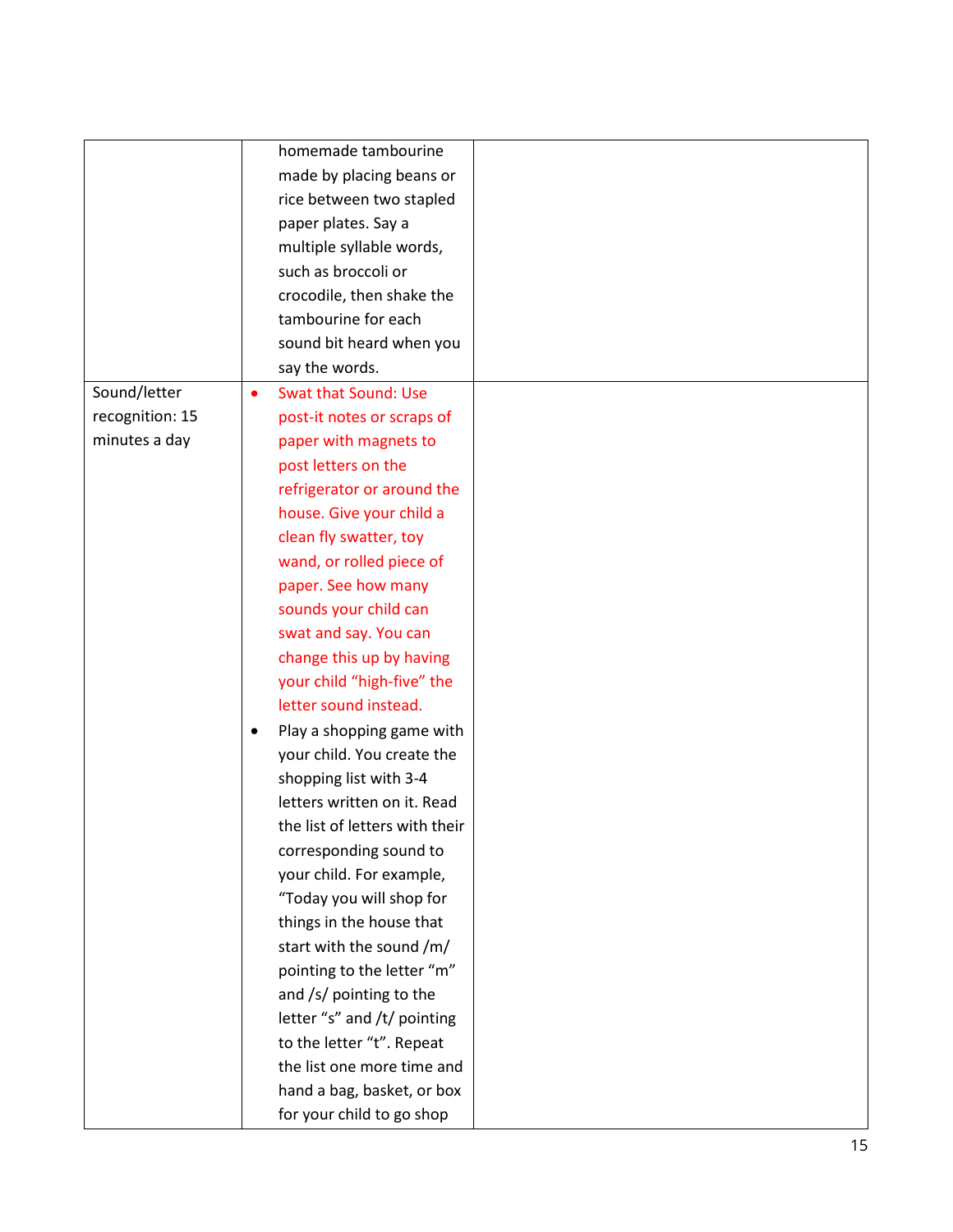with. When your child returns, compare items brought to letters/sounds written on the shopping list. Repeat using different letter/sounds.

- In a sealed, plastic sandwich or storage bag, place a non -toxic gooey substance (school glue, pudding, icing, etc.). Allow children to write the letters of their name, initial sounds of objects, etc. on the surface of the bag. Children also enjoy matching pictures of objects to initial letter sounds.
- Play this Back-to-Back Sound Game: On old envelopes or scrap pieces of paper, write a letter on each paper or envelope. Place these in front of child who is sitting on floor. Review what sounds each letter represents. For example, say, "This is the sound /s/ and this is what "s" looks like when we write it as a letter." Repeat for each letter sound. Then sit back to back with child on the floor. Say a sound aloud and ask child to choose which letter in front of them represents that sound when we write it. Repeat for each letter.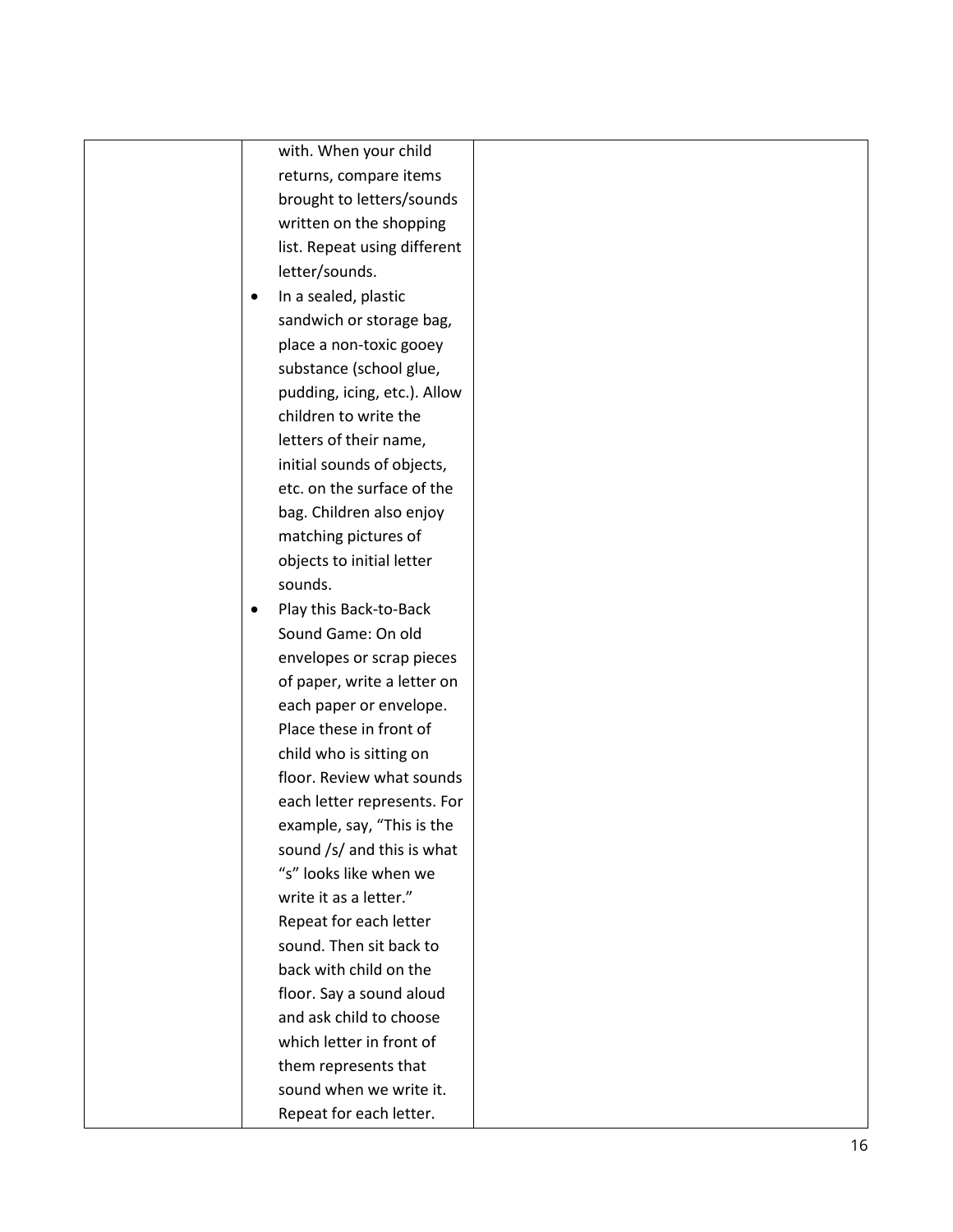|                     | Continue playing as long                                |                                             |
|---------------------|---------------------------------------------------------|---------------------------------------------|
|                     | as child remains                                        |                                             |
|                     | interested.                                             |                                             |
|                     |                                                         |                                             |
| Dramatic and        | Choose toys or other<br>$\bullet$                       | Example of dramatic play: The Garden Center |
| pretend play: 60    | items around the house to                               | https://youtu.be/zuUjeNI9TNc                |
| minutes a day       | represent ideas,                                        |                                             |
|                     | characters, and objects to                              | Example of dramatic play: The Train Station |
|                     | tell an original story or                               | https://youtu.be/1QwYlZK6ldl                |
|                     | reenact a familiar story.                               |                                             |
|                     | Allow children to dress up                              | Example of dramatic play: The Bakery        |
|                     | as characters. Old cereal                               | https://www.youtube.com/watch?v=xXqyum4YeEc |
|                     | boxes, socks, and paper                                 |                                             |
|                     | plates can be transformed                               |                                             |
|                     | into puppet faces.                                      |                                             |
|                     | Place some hats, scarves,<br>$\bullet$                  |                                             |
|                     | shoes, and other clothing                               |                                             |
|                     | items in a box or basket                                |                                             |
|                     | for children to use as                                  |                                             |
|                     | costumes to act out                                     |                                             |
|                     | stories.                                                |                                             |
|                     | Play charades with your<br>٠                            |                                             |
|                     | child by taking turns                                   |                                             |
|                     | pretending to be a                                      |                                             |
|                     | favorite animal, book                                   |                                             |
|                     | character, or family                                    |                                             |
|                     | member and having your                                  |                                             |
|                     | child guess who you are                                 |                                             |
|                     | and what you are doing!                                 |                                             |
|                     | Switch turns so your child                              |                                             |
|                     | can be the actor.                                       |                                             |
| Writing: 15 minutes | Magic Writing: On a white<br>$\bullet$                  | Additional writing resources:               |
| a day               | piece of paper, write                                   | https://www.123homeschool4me.com/alphabet-  |
|                     | various letters across the                              | printables                                  |
|                     | page using a white crayon.<br>Give your child a tray of |                                             |
|                     | watercolor paints (or                                   | Free preschool shape worksheets             |
|                     | washable markers) to                                    | www.tlsbooks.com/preschoolshapes.htm        |
|                     | color over the page to                                  |                                             |
|                     | reveal the hidden letters.                              |                                             |
|                     | As your child adds color to                             |                                             |
|                     | the page, the written                                   |                                             |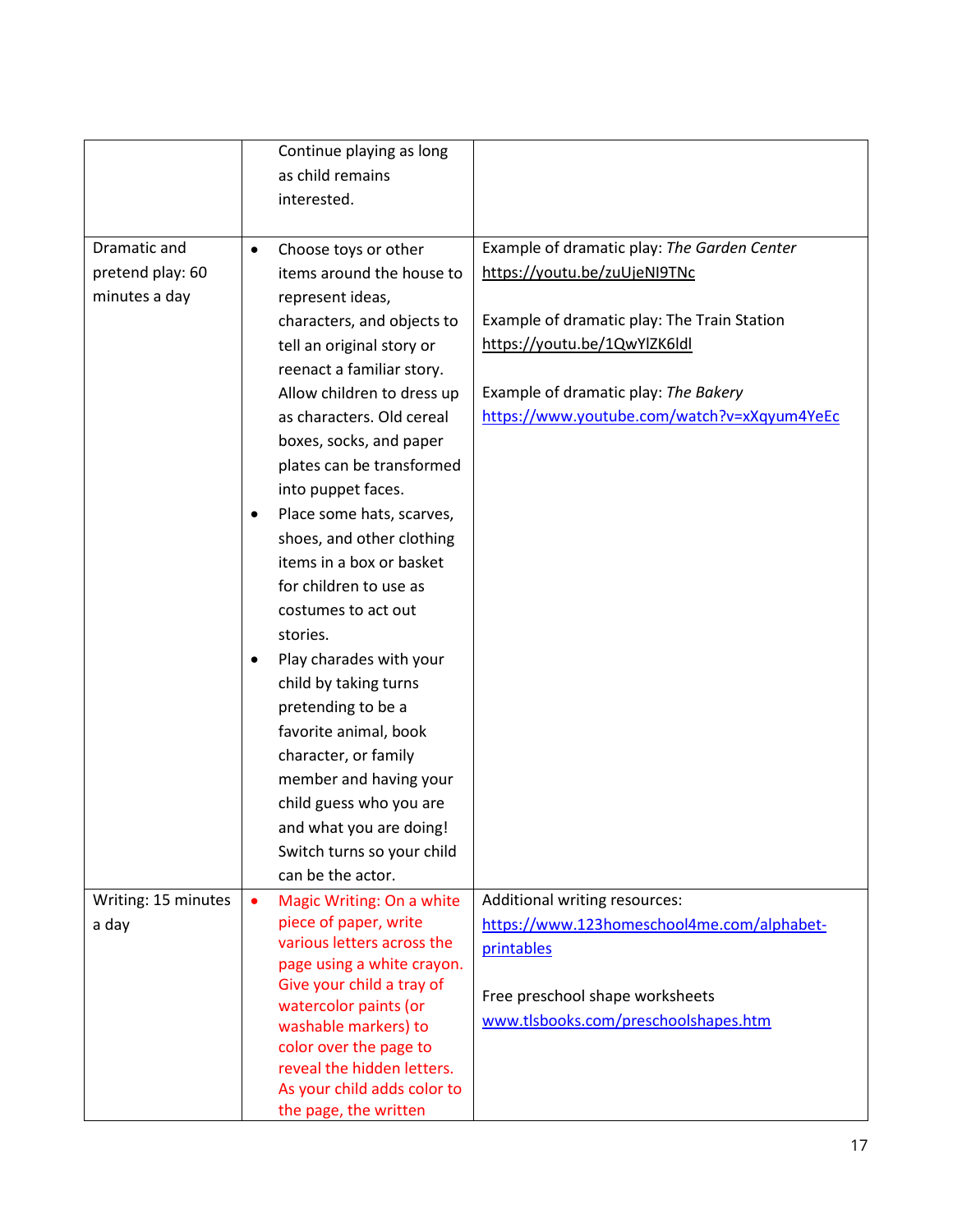## letters will magically appear. See which letters your magician can name.

- Fill a baking tray with salt, flour, sugar, or sand. On scrap pieces of paper draw a shape or letter. Show it to your child. Ask him/her to draw the shape or letter in the tray. Lightly shake the tray to "erase" before showing the next shape or letter to draw.
- Set up a space with crayons, markers, and/or pencils with scrap paper for children to draw/illustrate favorite events from a story read to them. Ask children to describe the message or story they wrote.
- Cut cardboard or thicker paper into various 5 inch shapes (circle, triangle, rectangle, and square). Allow your child to use these cut -outs as stencils to trace shapes onto paper. See what designs they can make by overlapping shapes. (Shapes are made up of the horizontal, vertical, diagonal, and curved lines that are used when writing actual letters).
- Give a variety of markers, pencils, crayons, chalk, paints to your child and scrap paper to practice writing his/her name. Add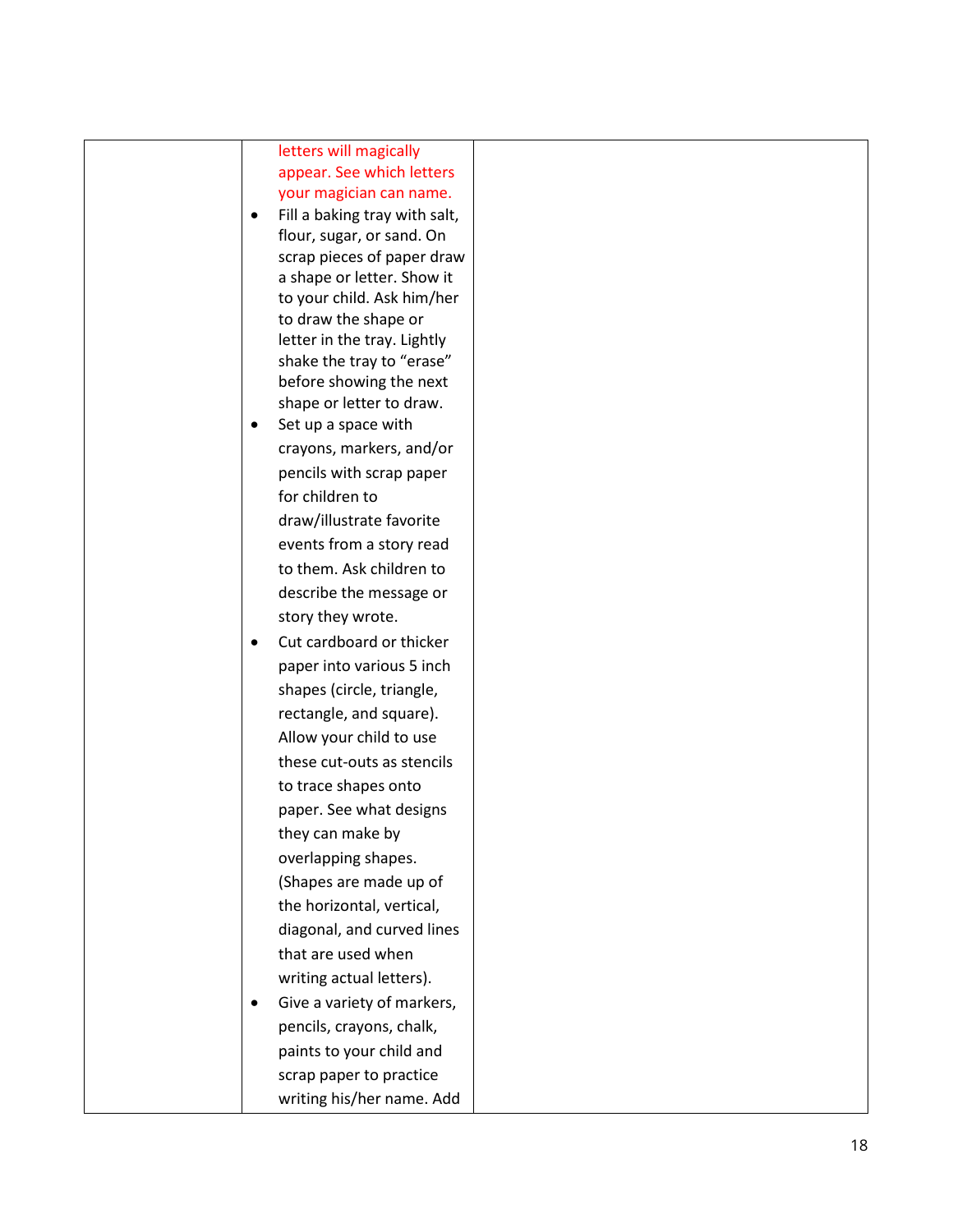|                                           | some fun to see how                                |                                                     |
|-------------------------------------------|----------------------------------------------------|-----------------------------------------------------|
|                                           | many times he/she can                              |                                                     |
|                                           |                                                    |                                                     |
|                                           | write his/her name on the                          |                                                     |
|                                           | paper.                                             | <b>Resources for Additional Ideas</b>               |
| <b>Math Concept</b><br><b>Exploration</b> | <b>Description</b>                                 |                                                     |
| Oral counting to 30                       |                                                    | https://www.education.com/game/counting-pizza-      |
|                                           | Play hide-and-seek,<br>$\bullet$                   |                                                     |
|                                           | altering the number the<br>seeker counts to before | party/                                              |
|                                           |                                                    |                                                     |
|                                           | he/she goes to find the                            | All I Want to do is Count (Pre-K Counting Numbers): |
|                                           | hiders.                                            | https://www.youtube.com/watch?v=k7ZkiSHbbzA         |
|                                           | Practice counting orally<br>٠                      |                                                     |
|                                           | between your child's                               | The Number Rock:                                    |
|                                           | favorite TV show and                               | https://www.youtube.com/watch?v=9PA3RsVVdh8         |
|                                           | commercials. Make it a                             |                                                     |
|                                           | game to see how many                               |                                                     |
|                                           | times you can count to 30!                         |                                                     |
|                                           | Can you count higher                               |                                                     |
|                                           | together?                                          |                                                     |
|                                           | Practice counting<br>$\bullet$                     |                                                     |
|                                           | throughout the day during                          |                                                     |
|                                           | wait times, transitions                            |                                                     |
|                                           | between activities, or                             |                                                     |
|                                           | washing hands                                      |                                                     |
|                                           | Take turns with your child<br>$\bullet$            |                                                     |
|                                           | counting to 30 playing "I                          |                                                     |
|                                           | Count You Count" in                                |                                                     |
|                                           | which you and your child                           |                                                     |
|                                           | alternate counting aloud                           |                                                     |
|                                           | with you starting the                              |                                                     |
|                                           | count by saying 1.                                 |                                                     |
| Counting and                              | Roll and Hop: Place one<br>$\bullet$               | How to Represent Numbers - Jack Hartmann:           |
| cardinality memory                        | dice of one color and a                            | https://www.youtube.com/watch?v=IAQ2HTqTl2w         |
| game: 15 minutes a                        | second dice of another                             |                                                     |
| day                                       | color into a cup. Tell your                        |                                                     |
|                                           | child that one color dice                          |                                                     |
|                                           | tells how many hops on                             |                                                     |
|                                           | the left foot he/she must                          |                                                     |
|                                           | hop. The other color dice                          |                                                     |
|                                           | tells how many hops on                             |                                                     |
|                                           | the right foot he/she must                         |                                                     |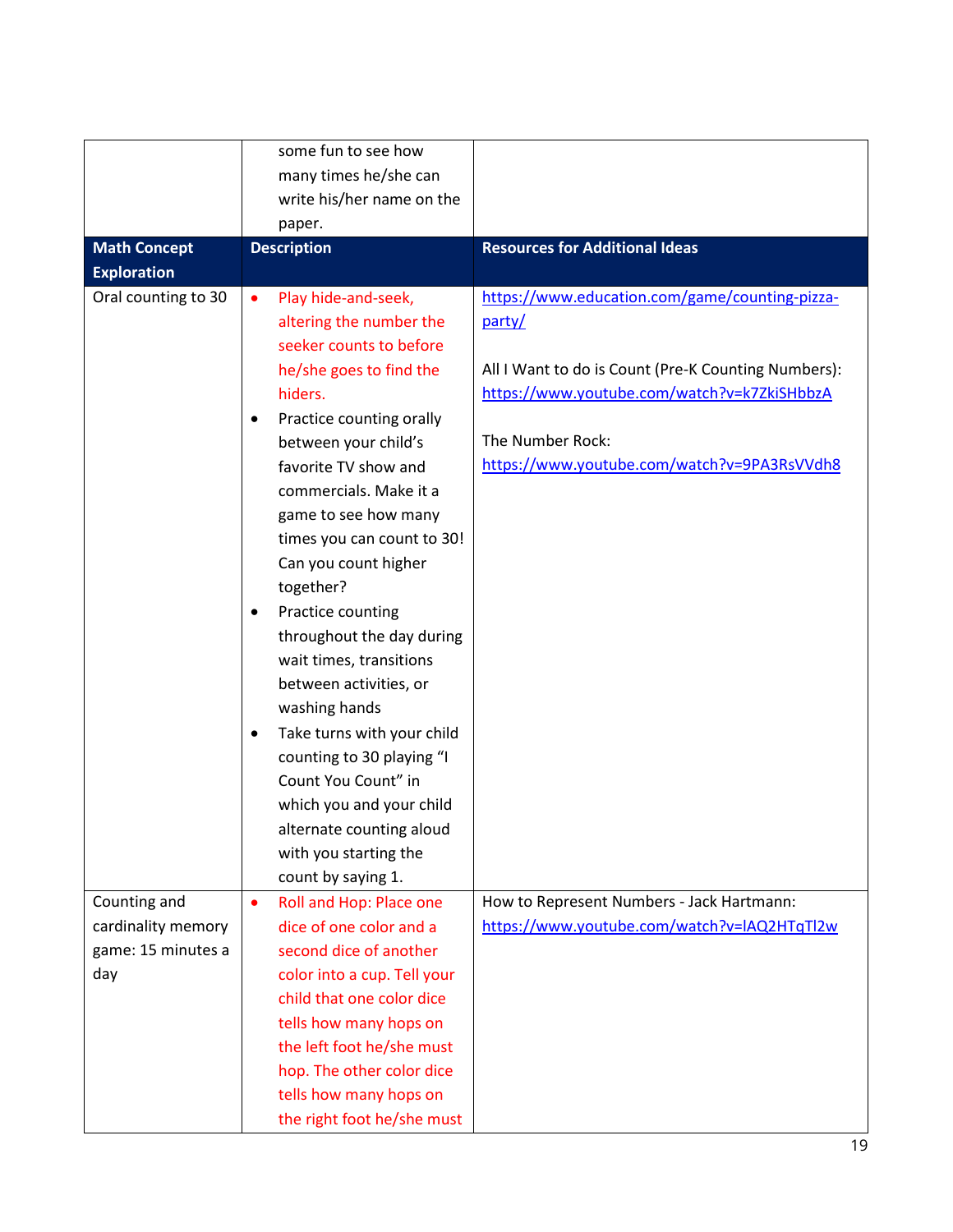|           | hop. Shake the cup, let the  |  |
|-----------|------------------------------|--|
|           | dice roll, hop, and have     |  |
|           | fun counting on the move!    |  |
| $\bullet$ | On folded pieces of scrap    |  |
|           | paper, write numerals 0-     |  |
|           | 12. Place folded numerals    |  |
|           | inside a sock, basket, hat,  |  |
|           | bag, box, or other           |  |
|           | container. Ask child to      |  |
|           | take a folded paper out      |  |
|           | and look at the numeral      |  |
|           | without telling what         |  |
|           | numeral he/she has. Then,    |  |
|           | the child goes and brings    |  |
|           | that "many" toys or other    |  |
|           | objects for you to see.      |  |
|           | Child counts the             |  |
|           | toys/objects and shows       |  |
|           | you the numeral. Verify      |  |
|           | the quantity and numeral     |  |
|           | match-up. Repeat as long     |  |
|           | as child remains             |  |
|           | interested.                  |  |
| $\bullet$ | Count the number of cups     |  |
|           | of water it takes to fill a  |  |
|           | pitcher, bucket, or other    |  |
|           | container. This is a great   |  |
|           | way to work on hand-eye      |  |
|           | coordination,                |  |
|           | concentration, and           |  |
|           | counting. Children love      |  |
|           | water play!                  |  |
| $\bullet$ | Use a cleaned, empty egg     |  |
|           | carton and write numerals    |  |
|           | 1-12 at the bottom of        |  |
|           | each "egg" space. Ask        |  |
|           | your child to fill each spot |  |
|           | with the correct quantity    |  |
|           | of beads, beans, sprinkles,  |  |
|           | rice, pennies, or other      |  |
|           | small objects.               |  |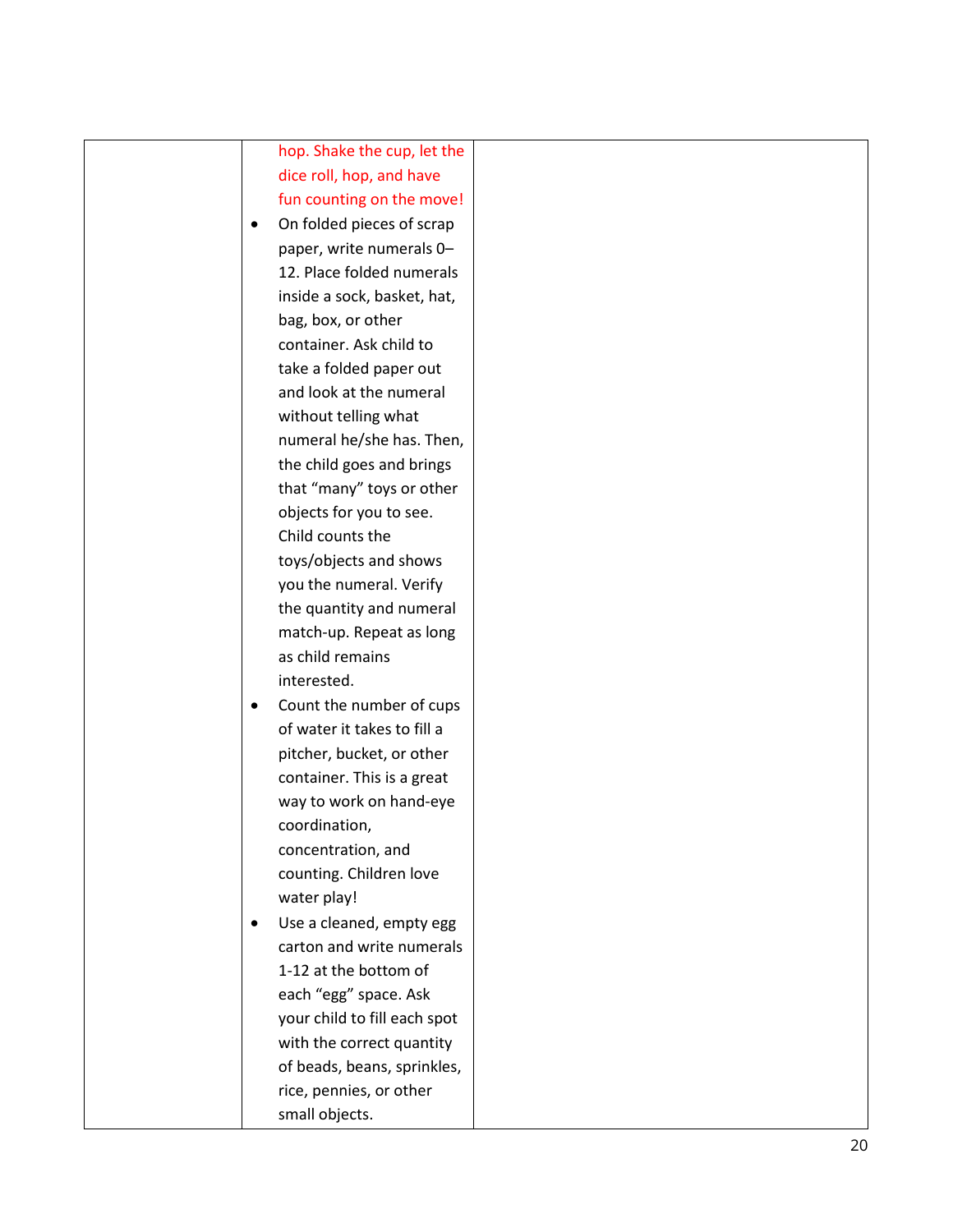| Exploring,         | $\bullet$ | Guess what I'm thinking:    | <b>Additional Resources:</b>                |
|--------------------|-----------|-----------------------------|---------------------------------------------|
| recognizing,       |           | Draw several shapes of      | Sesame Street - Elmo Sings about Circles:   |
| describing shapes: |           | different sizes on a piece  | https://www.youtube.com/watch?v=tPROADxPfjU |
| 10 minutes a day   |           | of paper. Talk about how    |                                             |
|                    |           | some triangles are big,     | Sesame Street - Grover & Rosita Triangles:  |
|                    |           | small, or medium size. Tell | https://www.youtube.com/watch?v=ZDqChRDPnZc |
|                    |           | child you are thinking of   |                                             |
|                    |           | one of the shapes drawn     | Sesame Street - It's Hip to be Square:      |
|                    |           | on the paper and you will   | https://www.youtube.com/watch?v=TdcHzquaMh8 |
|                    |           | give some clues to help     |                                             |
|                    |           | him/her to guess. Say you   |                                             |
|                    |           | are thinking of a medium    |                                             |
|                    |           | black triangle, you might   |                                             |
|                    |           | give this clue: I'm not the |                                             |
|                    |           | biggest shape, I am kind of |                                             |
|                    |           | pointy, and I might be      |                                             |
|                    |           | used as a nose on a         |                                             |
|                    |           | pumpkin's face.             |                                             |
|                    | ٠         | Shape hunt: Walk your       |                                             |
|                    |           | child around the house      |                                             |
|                    |           | and see how many circles,   |                                             |
|                    |           | squares, rectangles, and    |                                             |
|                    |           | triangles he/she can find.  |                                             |
|                    |           | Example: the door is a      |                                             |
|                    |           | rectangle.                  |                                             |
|                    | $\bullet$ | Take advantage of driving   |                                             |
|                    |           | around or walking around    |                                             |
|                    |           | the neighborhood to look    |                                             |
|                    |           | for shapes in and around    |                                             |
|                    |           | the community. It's fun to  |                                             |
|                    |           | point out triangular        |                                             |
|                    |           | shaped yield signs and      |                                             |
|                    |           | octagon stop signs.         |                                             |
|                    | $\bullet$ | Children love chalk art.    |                                             |
|                    |           | Sidewalks and driveways     |                                             |
|                    |           | create the perfect          |                                             |
|                    |           | canvases to practice        |                                             |
|                    |           | drawing and coloring in     |                                             |
|                    |           | shapes. For added fun, on   |                                             |
|                    |           | warmer days, provide a      |                                             |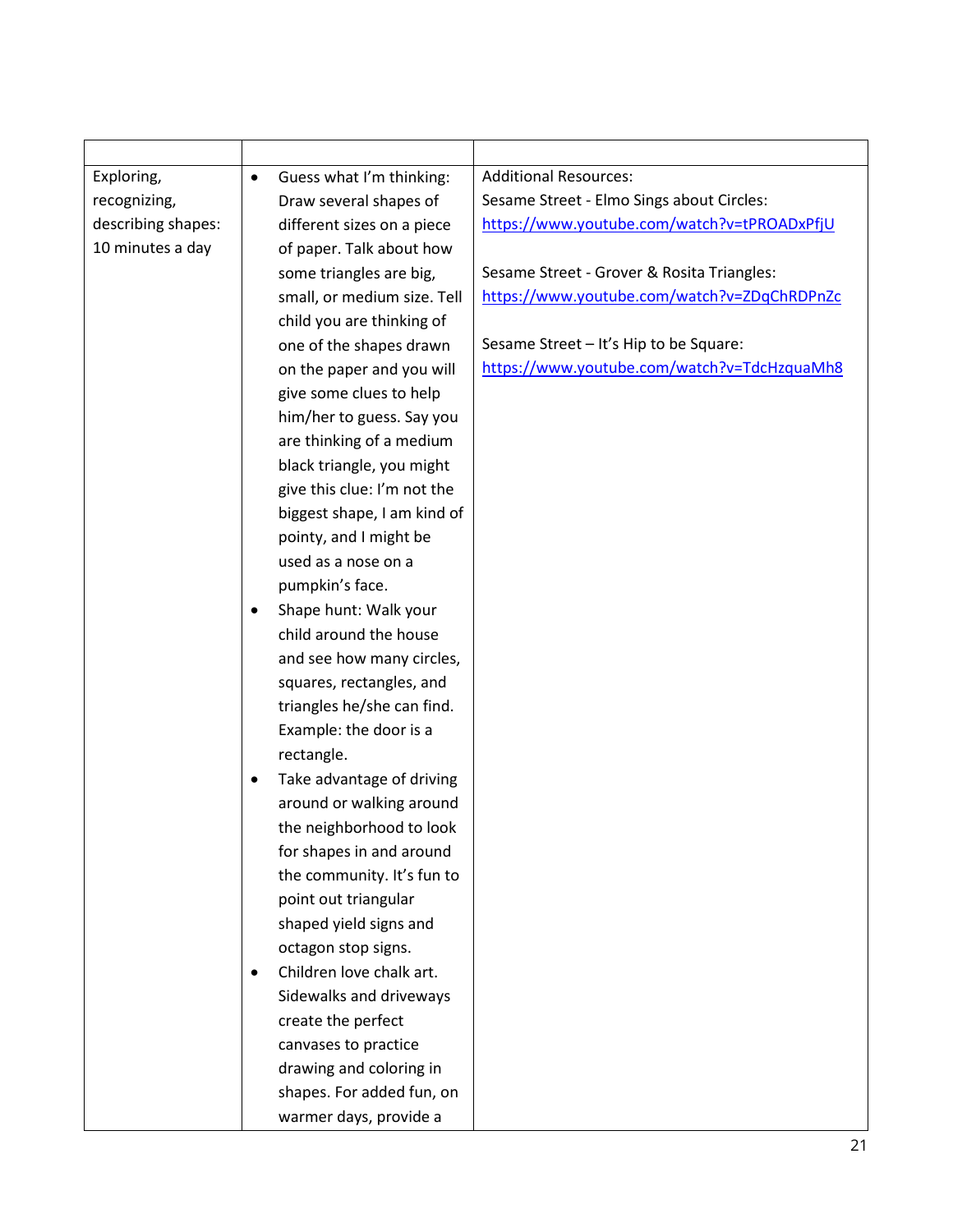|                        | water squirt bottle and            |                                                               |
|------------------------|------------------------------------|---------------------------------------------------------------|
|                        | see if your child can squirt       |                                                               |
|                        | inside a drawn circle,             |                                                               |
|                        | square, rectangle, or              |                                                               |
|                        | triangle!                          |                                                               |
| Addition and           | Create addition and<br>$\bullet$   | <b>Additional Resources:</b>                                  |
| subtraction to 10:     | subtraction story                  | Ten Frame Song:                                               |
| 15 minutes a day       | problems using buttons,            | https://www.youtube.com/watch?v=RLiwP_hxdQc                   |
|                        | toys, coins, socks, etc. For       |                                                               |
|                        | example, "4 socks are              | I Can Say My Number Pairs 10 - Math Song for Kids -           |
|                        | dirty and need to be               | Number                                                        |
|                        | washed and are in the              | Bonds - Jack Hartmann:                                        |
|                        | basket. 2 more socks were          | https://www.youtube.com/watch?v=ch7KzI3n2Zk                   |
|                        | added to the basket. How           |                                                               |
|                        | many socks need to be              | What Numbers Make 10 - Learn to Add - Kindergarten            |
|                        | washed now?" Repeat as             | Addition                                                      |
|                        | long as children are               | Song - Math for Kid -Jack Hartmann:                           |
|                        | interested.                        | https://www.youtube.com/watch?v=YBkpC29_Gal                   |
|                        | Cook with your child. Use          |                                                               |
|                        | simple recipe. If a recipe         |                                                               |
|                        | calls for 4 cups of flour,         |                                                               |
|                        | ask your child to scoop up         |                                                               |
|                        | 1 cup of flour and pour it         |                                                               |
|                        | into the bowl. Remind              |                                                               |
|                        | your child that 4 cups are         |                                                               |
|                        | needed. If we have 1 cup,          |                                                               |
|                        | how many more cups do              |                                                               |
|                        | we need to make 4?                 |                                                               |
|                        | (That's right, 1 added to 3        |                                                               |
|                        | makes 4). Repeat with              |                                                               |
|                        | each scoop added.                  |                                                               |
| <b>Music/Art/Movem</b> | <b>Description</b>                 | <b>Resources for Additional ideas</b>                         |
| ent                    |                                    |                                                               |
| Sing/dance/move        | Between activities or<br>$\bullet$ | <b>Movement Video:</b><br>$\bullet$                           |
|                        | during TV commercials,             | Go Noodle: I'm Still Standing                                 |
|                        | get up and sing and dance.         | https://family.gonoodle.com/activities/im-still-              |
|                        | Keep the balloon from              | standing                                                      |
|                        | falling-challenge your             | https://letsfindout.scholastic.com/pages/sandbox<br>$\bullet$ |
|                        | child to keep a balloon            | /learn-at-home-play-starters.html                             |
|                        | from falling to the floor          | Freeze Dance Video:<br>$\bullet$                              |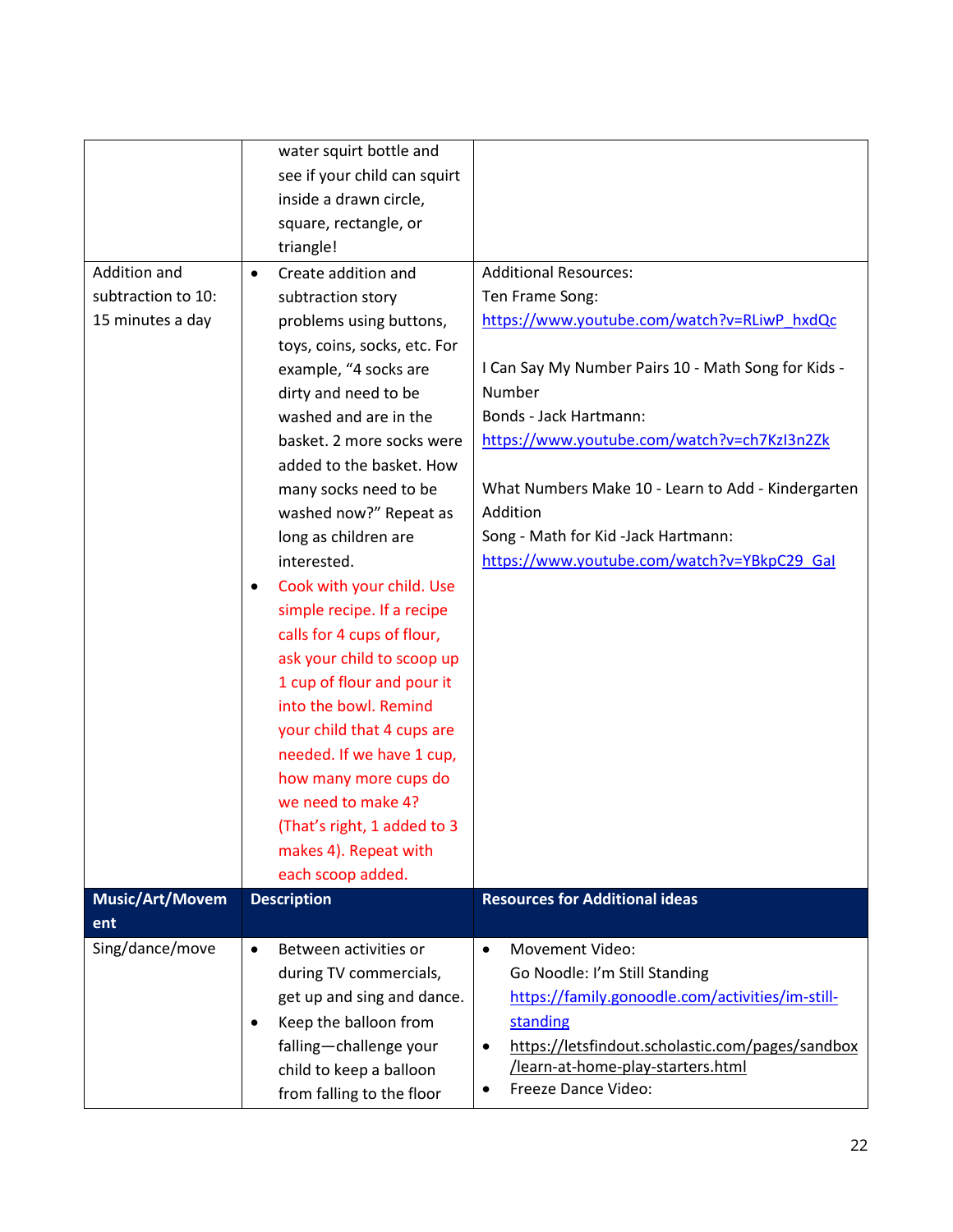|                              | without catching or                    | https://www.youtube.com/watch?v=2UcZWXvg                      |
|------------------------------|----------------------------------------|---------------------------------------------------------------|
|                              | holding it.                            | <b>MZE</b>                                                    |
| Work-outs                    | 10 jumping jacks                       | Exercise for kids-Fun Workout for Kids-YouTube<br>$\bullet$   |
|                              | • 5 push ups                           | m.youtube.com/watch?v=BDYd2qFR45o                             |
|                              | • 5 squats                             |                                                               |
|                              | • 5 sit ups                            | Fitness Blender Kids Workout-25 minute fun<br>$\bullet$       |
|                              | • 5 jumps                              | workouts for kids                                             |
|                              | Repeat 2-3 times                       | www.fitnessblender.com/videos/fitness-blender                 |
|                              |                                        |                                                               |
|                              |                                        |                                                               |
| Yoga poses and               | Show picture of a yoga pose            | https://zensationalkids.com/resources/free-tools-for-         |
| stretches                    | and see if child can create and        | students/                                                     |
|                              | hold the pose                          |                                                               |
| Science                      | Description                            | <b>Resources for Additional ideas</b>                         |
| Learn science<br>$\bullet$   | Peep Family Science is an<br>$\bullet$ | <b>Peep Family Science</b><br>$\bullet$                       |
| concepts                     | educational resource desig             | Switcheroo Zoo--Watch, listen, and play games to<br>$\bullet$ |
| Learn all about<br>$\bullet$ | ned for parents and their              | learn all about animals www.switcheroozoo.com                 |
| animals                      | children, makes learning               |                                                               |
|                              | about science fun-at                   |                                                               |
|                              | home. These free, easy-to-             |                                                               |
|                              | use apps (English and                  |                                                               |
|                              | Spanish) provide fun,                  |                                                               |
|                              | hands-on activities to help            |                                                               |
|                              | children learn more about              |                                                               |
|                              | shadows, ramps and                     |                                                               |
|                              | movement, sounds, and                  |                                                               |
|                              | colors.                                |                                                               |
|                              |                                        |                                                               |
| <b>Social Studies</b>        | Description                            | <b>Resources for Additional ideas</b>                         |
| Learn about                  |                                        | Nat Geo for Kids-Learn all about geography and                |
| geography and                |                                        | fascinating animals                                           |
| animal facts                 |                                        | www.kidsnationalgeographic.com                                |
|                              |                                        |                                                               |
| Social/Personal              | Description                            | <b>Resources for Additional ideas</b>                         |
| Germs are not for            | Take time to talk with<br>$\bullet$    |                                                               |
| sharing                      | your child about germs                 |                                                               |
|                              | and taking extra care to               |                                                               |
|                              | wash hands, cover                      |                                                               |
|                              | sneezes and coughs, and                |                                                               |
|                              | to practice social                     |                                                               |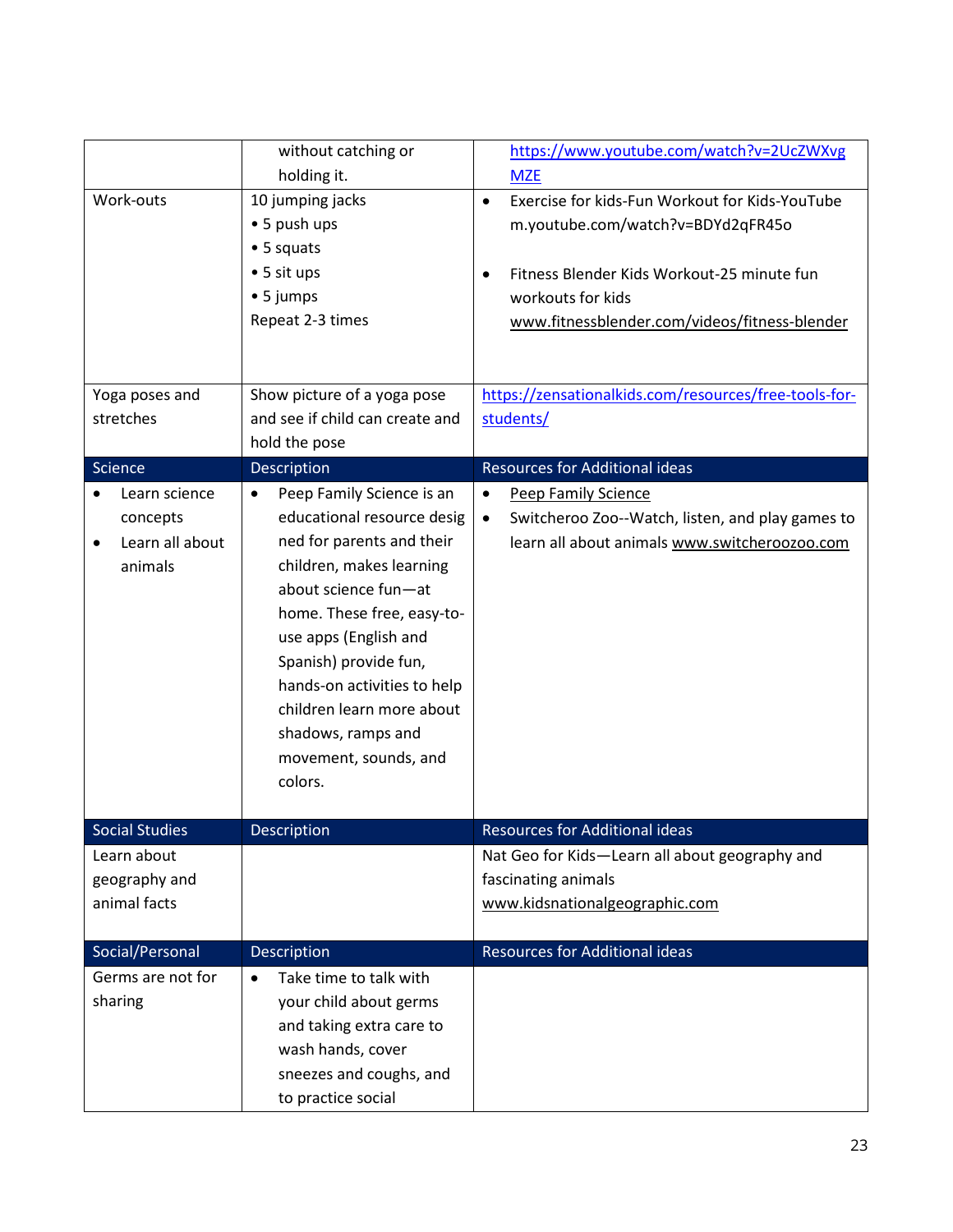|                     |           | distancing. Make a fun         |  |
|---------------------|-----------|--------------------------------|--|
|                     |           | game of keeping germs          |  |
|                     |           | away by creating a chart       |  |
|                     |           | that allows your child to      |  |
|                     |           | mark each time he/she          |  |
|                     |           | washed hands, covered a        |  |
|                     |           | sneeze/cough, and              |  |
|                     |           |                                |  |
|                     |           | remember to stand 5 big        |  |
|                     |           | steps away from                |  |
|                     |           | someone.                       |  |
| Sharing and talking | $\bullet$ | Children sense when            |  |
| about feelings      |           | things are happening           |  |
|                     |           | around them. They know         |  |
|                     |           | that their routines and        |  |
|                     |           | daily lives have been          |  |
|                     |           | changed by something. Be       |  |
|                     |           | sure to talk with them         |  |
|                     |           | about practicing a time of     |  |
|                     |           | being safer at home to         |  |
|                     |           | stop the share of germs to     |  |
|                     |           | help less people get sick.     |  |
|                     |           | Let me share their feelings    |  |
|                     |           | through drawings or role       |  |
|                     |           | play with their toys.          |  |
|                     | ٠         | Check the feelings of the      |  |
|                     |           | family throughout the day      |  |
|                     |           | by letting your child          |  |
|                     |           | "check-in" with family         |  |
|                     |           | members by asking how          |  |
|                     |           | they are feeling. The child    |  |
|                     |           | will enjoy and benefit         |  |
|                     |           | from these conversations.      |  |
|                     |           | He/she can track how           |  |
|                     |           | everyone's is feeling by       |  |
|                     |           | drawing faces to show          |  |
|                     |           | how each particular family     |  |
|                     |           | member felt.                   |  |
|                     |           | Help kids manage their         |  |
|                     |           | emotions by:                   |  |
|                     |           | Practicing calming,<br>$\circ$ |  |
|                     |           | thinking, and                  |  |